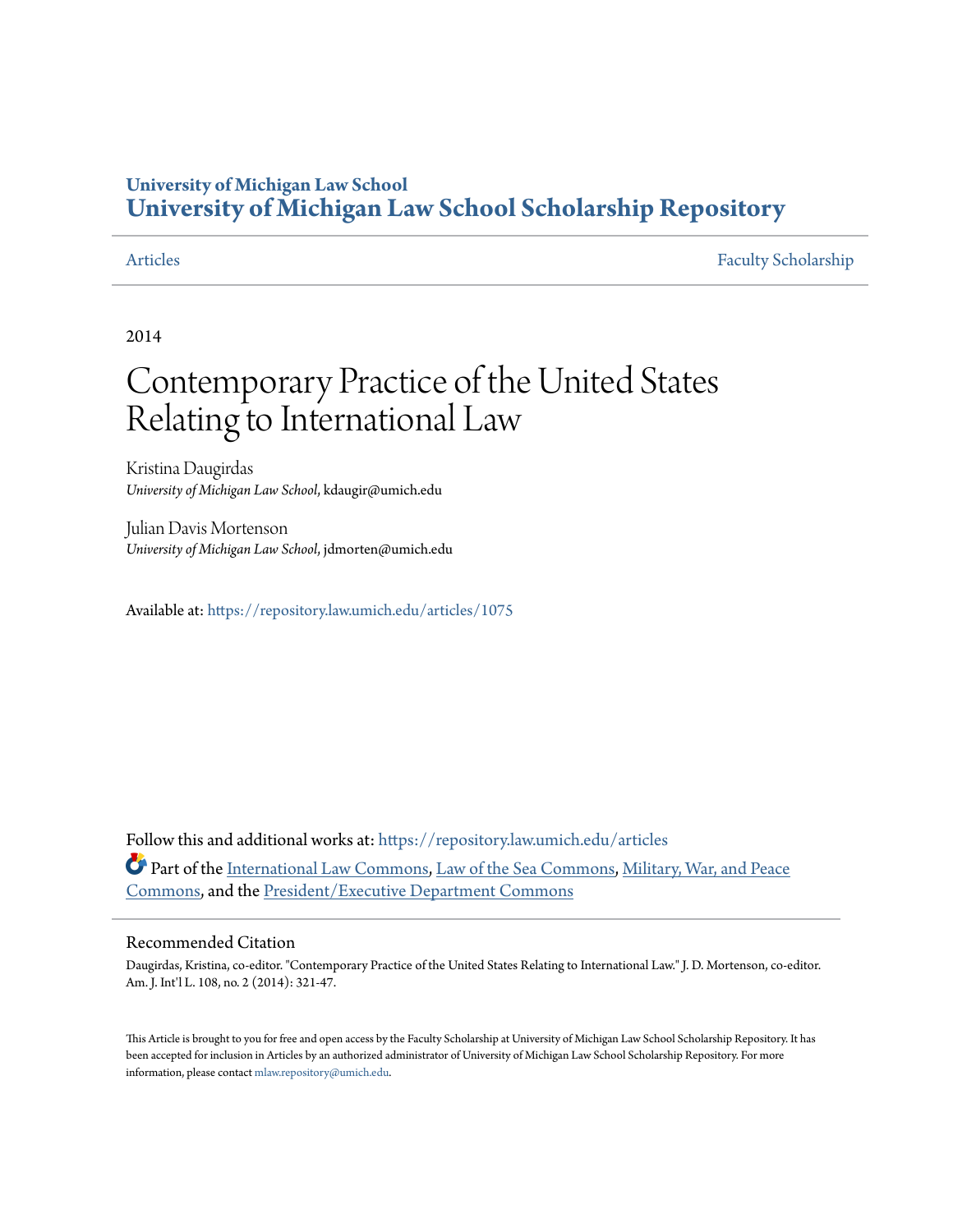## CONTEMPORARY PRACTICE OF THE UNITED STATES RELATING TO INTERNATIONAL LAW

### EDITED BY KRISTINA DAUGIRDAS AND JULIAN DAVIS MORTENSON

### *In this section:*

- Another Mexican National Executed in Texas in Defiance of *Avena* Decision
- Manhattan Arrest of Indian Consular Official Sparks Public Dispute Between the United States and India
- United States Questions Claims Based on China's "Nine-Dash Line" in the South China Sea
- United States Takes Steps to Combat Illegal Trade in Wildlife
- U.S. Compromises Facilitate Agreement on World Trade Organization's Bali Package; Question Remains Whether Bali Package Requires Congressional Approval
- Destruction of Syrian Chemical Arms Delayed
- Iran Nuclear Agreement Is Implemented Notwithstanding Expressions of Distrust by Iran and the U.S. Congress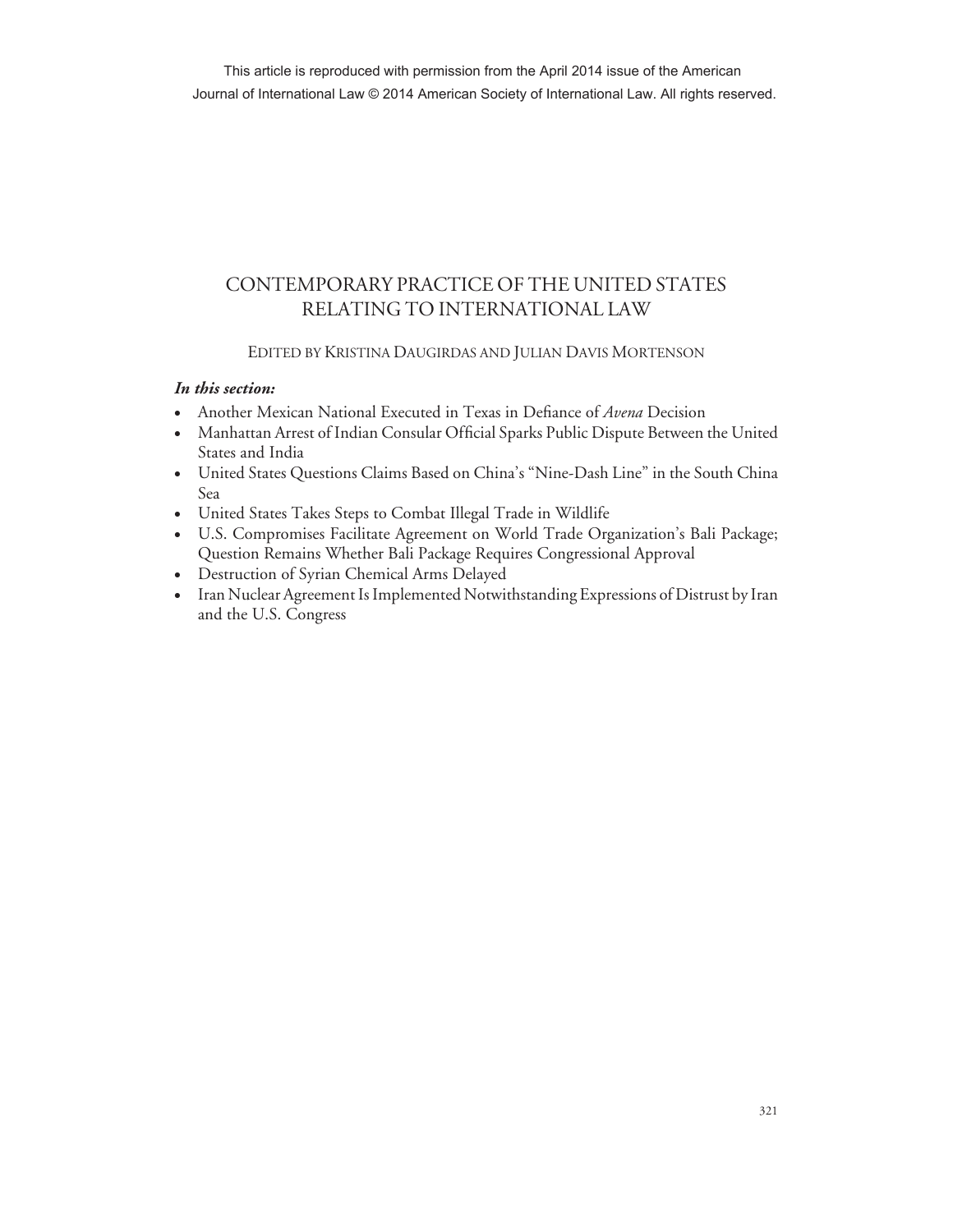#### GENERAL INTERNATIONAL AND U.S. FOREIGN RELATIONS LAW

#### *Another Mexican National Executed in Texas in Defiance of* Avena *Decision*

In 1994, Mexican national Edgar Arias Tamayo was arrested and charged with killing a Houston police officer who had apprehended him for robbery.<sup>1</sup> When he was arrested, local authorities failed to inform him of his right to contact the Mexican consulate, an omission that violated U.S. obligations under the Vienna Convention on Consular Relations (VCCR).2 Tamayo was convicted and sentenced to death. His execution was subsequently carried out by the state of Texas on January 22, 2014.<sup>3</sup>

In 2004, following the convictions of Tamayo and fifty other Mexican nationals who had been sentenced to death but who had not been informed of their post-arrest VCCR rights, the InternationalCourt of Justice (ICJ) ordered in the*Avena* decision that the United States review and reconsider each case to determine specifically whether the VCCR violations prejudiced those defendants.<sup>4</sup> In the 2008 case of *Medellı´n v. Texas*, the U.S. Supreme Court held that the ICJ decision was not self-executing and that, unless Congress adopted implementing legislation, the U.S. president lacked authority to compel the Texas state courts to provide review and reconsideration.<sup>5</sup> Such implementing legislation has been introduced, but to date it has not been adopted.<sup>6</sup>

In September 2013, Secretary of State John Kerry wrote a letter to Texas Governor Rick Perry and Texas Attorney General Greg Abbott, urging them to review Tamayo's case in compliance with the United States' international obligations:

I write to you regarding an urgent and important matter that implicates the welfare of U.S. citizens and members of the United States Armed Forces traveling abroad, as well as our relations with key U.S. allies. I respectfully request your assistance in taking all available steps to protect these vital U.S. interests.

. . . I want to be clear: I have no reason to doubt the facts of Mr. Tamayo's conviction, and as a former prosecutor, I have no sympathy for anyone who would murder a police officer. This is a process issue I am raising because it could impact the way American citizens are treated in other countries. As you know, Mr. Tamayo is one of 51 Mexican nationals named in [*Avena*]. . . .This decision is binding on the United States under international law. As one of the Mexican nationals named in the *Avena* decision, Mr. Tamayo's case directly impacts U.S. foreign relations as well as our country's ability to provide consular assistance to U.S. citizens overseas. Without commenting on the guilt of the defendant or on the sentence in this case, I write to inform you of the important interests at stake in this case...

. . . Compliance sends a strong message that the United States takes seriously its obligations under the VCCR to provide consular notification and access to foreign citizens

<sup>1</sup> Manny Fernandez, *Plan to Execute Mexican May Harm Ties Abroad, Kerry Tells Texas*, N.Y. TIMES, Dec. 12, 2013, at A27.

<sup>2</sup> *Id.*; Vienna Convention on Consular Relations, Art. 36, Apr. 24, 1963, 21 UST 77, 596 UNTS 261.

<sup>5</sup> Medellín v. Texas, 552 U.S. 491 (2008).

<sup>6</sup> *See, e.g.*, Consular Notification Compliance Act of 2011, S. 1194, 112th Cong. (2011) (referred to committee but never enacted).

<sup>3</sup> Fernandez, *supra* note 1, at A27.

<sup>4</sup> Avena (Mex. v. U.S.), 2004 ICJ REP. 12 (Mar. 31).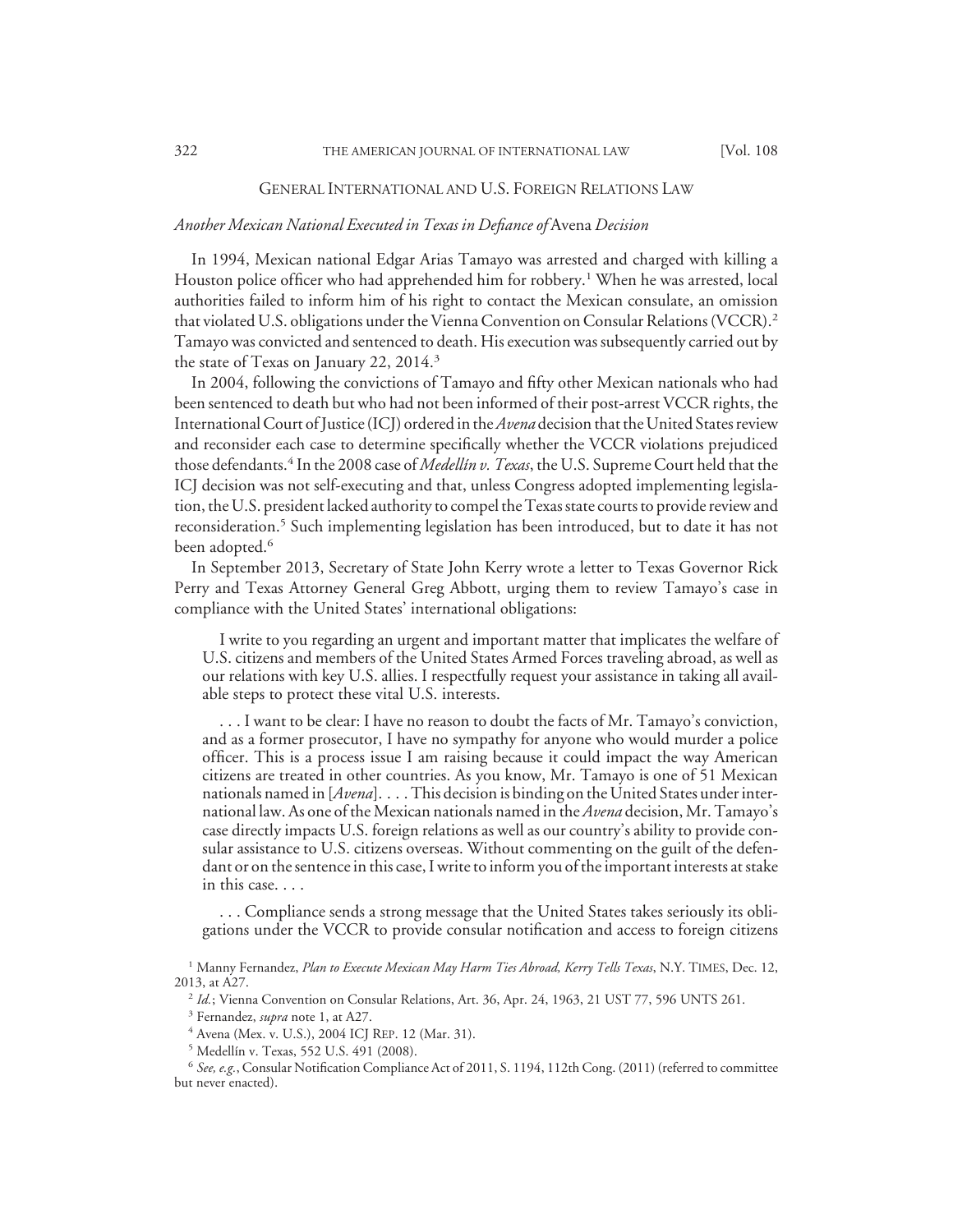arrested in the United States. In addition, compliance also ensures the U.S. government will be able to rely on these same provisions to provide critical consular assistance to U.S. citizens detained abroad, including the men and women of our Armed Forces and their families, many of whom are residents of the state of Texas. Our consular visits help ensure U.S. citizens detained overseas have access to food and appropriate medical care, if needed, as well as access to legal representation....

The setting of an execution date for Mr. Tamayo would be extremely detrimental to the interests of the United States.<sup>7</sup>

In short, Kerry warned that the refusal by Texas to respect Tamayo's consular rights might cause serious problems for U.S. interests abroad, particularly if it leads some foreign governments to adopt similar limitations on the consular rights of U.S. citizens.<sup>8</sup> Kerry further expressed concern that executing Tamayo would strain U.S.-Mexico relations, citing a letter that he received from Mexico's Ambassador to the United States Eduardo Medina Mora, which stated that "this issue has become and could continue to be a significant irritant in the relations between our two countries."<sup>9</sup>

On December 11, 2013, Tamayo's lawyers asked Perry for a thirty-day reprieve and petitioned the Texas Board of Pardons and Paroles to commute his death sentence to life in prison.10Texas officials responded by citing the *Medellı´n* decision and by pointing out that the state of Texas is not directly bound by the ICJ decision until Congress passes legislation expressly directing the state to comply.<sup>11</sup> Perry's office issued a direct response to Kerry's letter, stating, "It doesn't matter where you're from—if you commit a despicable crime like this in Texas, you are subject to our state laws, including a fair trial by jury and the ultimate penalty."<sup>12</sup> Accordingly, the Texas Board of Pardons and Paroles denied Tamayo's petition for clemency.

Tamayo's legal challenges to his conviction likewise failed. Judge Lee Yeakel of the United States District Court for the Western District of Texas ruled against him, stating that Tamayo had received adequate due process and denying his request for a stay of execution.<sup>13</sup> An earlier ruling in 2011 by the U.S. Court of Appeals for the Fifth Circuit had determined that Tamayo had procedurally defaulted on his VCCR claim by waiting too long to raise it.<sup>14</sup> That view is

<sup>9</sup> Kerry Letter, *supra* note 7; Letter from Eduardo Medina Mora, Ambassador of Mexico, to John Kerry, Secretary of State (Aug. 28, 2013).

<sup>14</sup> Tamayo v. Thayer, No. 11-70005, 2011 U.S. App. LEXIS 26671, at \*24-25 (Jan. 21, 2011).

....

<sup>7</sup> Letter from John F. Kerry, Secretary of State, to Rick Perry, Governor of Texas (Sept. 16, 2013) [hereinafter Kerry Letter]; *see also* U.S. Dep't of State Press Statement, Execution of Mexican National Edgar Arias Tamayo, Statement of Marie Harf, Deputy Department Spokesperson ( Jan. 23, 2014), *at* http://www.state.gov/r/pa/prs/ ps/2014/01/220546.htm.

<sup>8</sup> *See, e.g.*, Andrew Jacobs, *U.S. Businessman Accused of Being Crime Boss Stands Trial in China*, N.Y. TIMES, Feb. 13, 2014, at A11 (describing China's apparent denial of consular access to a U.S. citizen standing trial in China).

<sup>10</sup> Fernandez, *supra* note 1, at A27.

<sup>11</sup> *See id.*

<sup>12</sup> *Id.*

<sup>13</sup> Tamayo v. Perry, No. A-14-CV-031-LY, 2014 U.S. Dist. LEXIS 8972, at \*4 ( Jan. 21, 2014), *aff 'd*, No. 14-70003, 2014 U.S. App. LEXIS 1187 (5th Cir. Jan. 22, 2014) (per curiam); Tamayo v. Stephens, 134 S.Ct. 1021 ( Jan. 22, 2014) (final denial of stay of execution); *see also* Manny Fernandez, *Texas Prepares to Execute Mexican Despite Concerns That His Arrest Violated Law*, N.Y. TIMES, Jan. 22, 2014, at A12.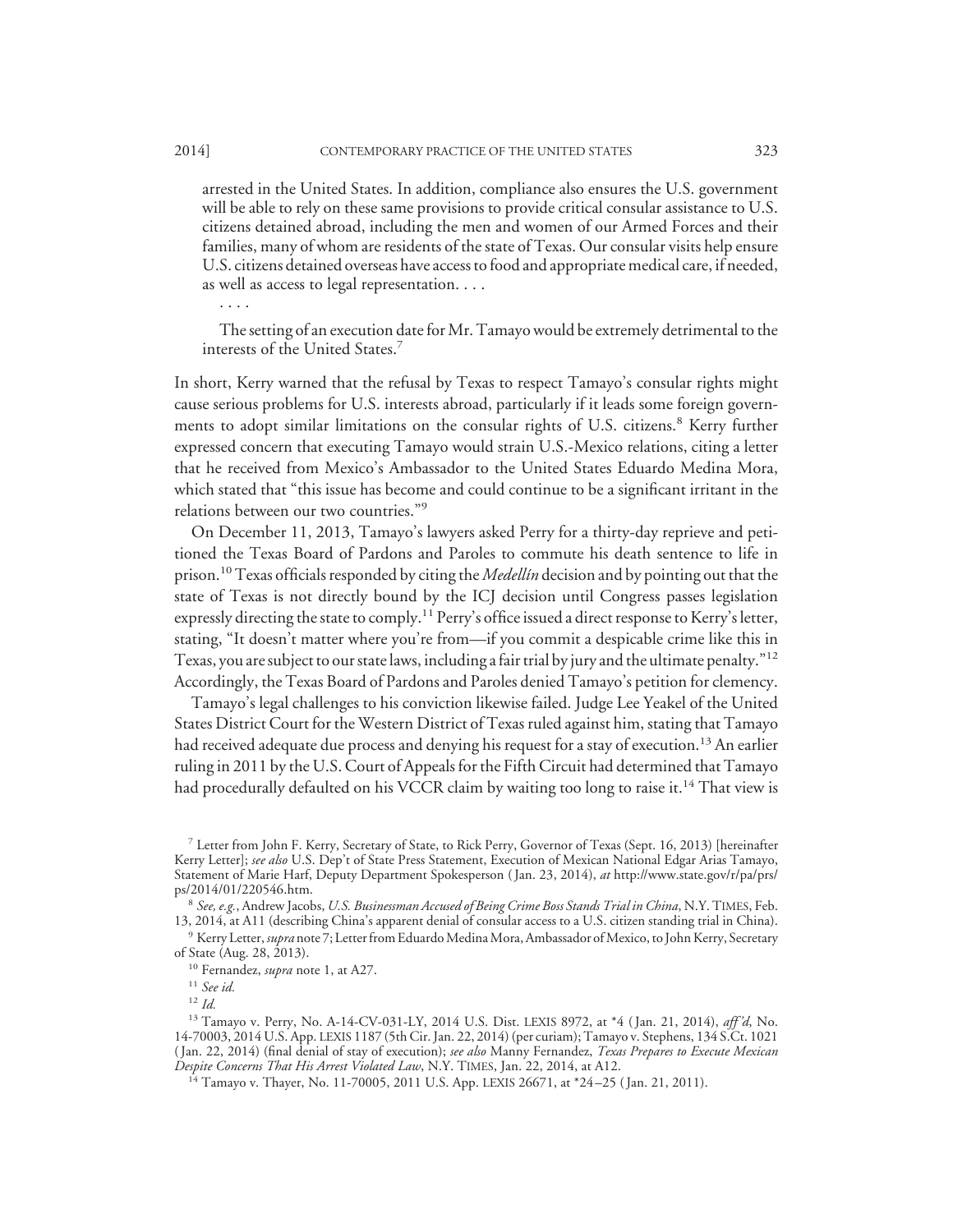in line with Texas precedent.<sup>15</sup> But it squarely contradicts the United States' international obligations as articulated in *Avena*, which held that courts should not apply the ordinary doctrine of procedural default to VCCR claims because a prisoner's failure to raise his VCCR rights may well have been caused by the very fact of their violation.<sup>16</sup> The ICJ specifically stated:

[T]he Court simply notes that the procedural default rule has not been revised, nor has any provision been made to prevent its application in cases where it has been the failure of the United States itself to inform that may have precluded counsel from being in a position to have raised the question of a violation of the Vienna Convention in the initial trial.... In such cases, application of the procedural default rule would have the effect of preventing "full effect [from being] given to the purposesfor which the rights accorded under this article are intended," and thus violate paragraph 2 of Article 36 [of the VCCR].<sup>17</sup>

While Tamayo's legal challenges in U.S. courts were pending, Sandra L. Babcock from Northwestern University School of Law filed a petition against the United States with the Inter-American Commission on Human Rights (IACHR) on behalf of Tamayo on January 6,  $2012<sup>18</sup>$  The IACHR reviewed Tamayo's case in late 2013 and adopted a report on January 15, 2014, ultimately finding that the United States'

failure to respect its obligation under Article 36.1 of the Vienna Convention on Consular Relations to inform Mr. Tamayo of his right to consular notification and assistance deprived him of a criminal process that satisfied the minimum standards of due process and a fair trial required under the American Declaration.<sup>19</sup> Accordingly, the Commission recommended that the United States review Mr. Tamayo's trial and sentence in accordance with the guarantees recognized in the American Declaration.<sup>20</sup>

In the days leading up to Tamayo's scheduled execution, Mexico's ambassador to the United States asserted, "This has nothing to do with the behavior and the consequences that that behavior had....A court has to examine the consequences of that violation, a violation that has been conceded by both the United States and the State of Texas."<sup>21</sup>

Following an eleventh-hour appeal, which was rejected by the Supreme Court, $^{22}$  the Texas government proceeded with his execution on January 22, 2014.23 The IACHR issued a press release condemning the action:

The Inter-American Commission deplores the failure on the part of the United States and the state of Texas to comply with the recommendations issued by the IACHR  $\dots$ . The

<sup>20</sup> OAS Press Release No. 6/14, IACHR Condemns Execution of Edgar Tamayo Arias in the United States (Jan. 27, 2014), *at* http://www.oas.org/en/iachr/media\_center/PReleases/2014/006.asp.

<sup>22</sup> Tamayo v. Stephens, 134 S.Ct. 1021 ( Jan. 22, 2014).

<sup>15</sup> *E.g.*, *Ex parte* Tamayo, No. WR-55,690-03, 2008 Tex. Crim. App. Unpub. LEXIS 488 ( July 2, 2008) (per curiam); *Ex parte* Medellín, 223 S.W.3d 315 (Tex. Crim. App. 2006).

<sup>16</sup> *Avena*, *supra* note 4, paras. 112–13.

<sup>17</sup> *Id*., para. 113.

<sup>&</sup>lt;sup>18</sup> Tamayo v. United States, Inter-Am. Comm'n H.R., Report No. 73/12, Admissibility Petition 15-12, para. 1 (2012), *at* https://www.oas.org/en/iachr/decisions/2012/USAD15-12EN.doc.

 $19$  [Editors' note: The American Declaration codifies the rights and duties of human beings, as agreed to by the members of the Organization of American States (OAS). American Declaration on the Rights and Duties of Man, May 2, 1948, 43 AJIL SUPP. 133 (1949).]

<sup>21</sup> Fernandez, *supra* note 13, at A12.

<sup>23</sup> Manny Fernandez, *Texas Executes Mexican Man for Murder*, N.Y. TIMES, Jan. 23, 2014, at A17.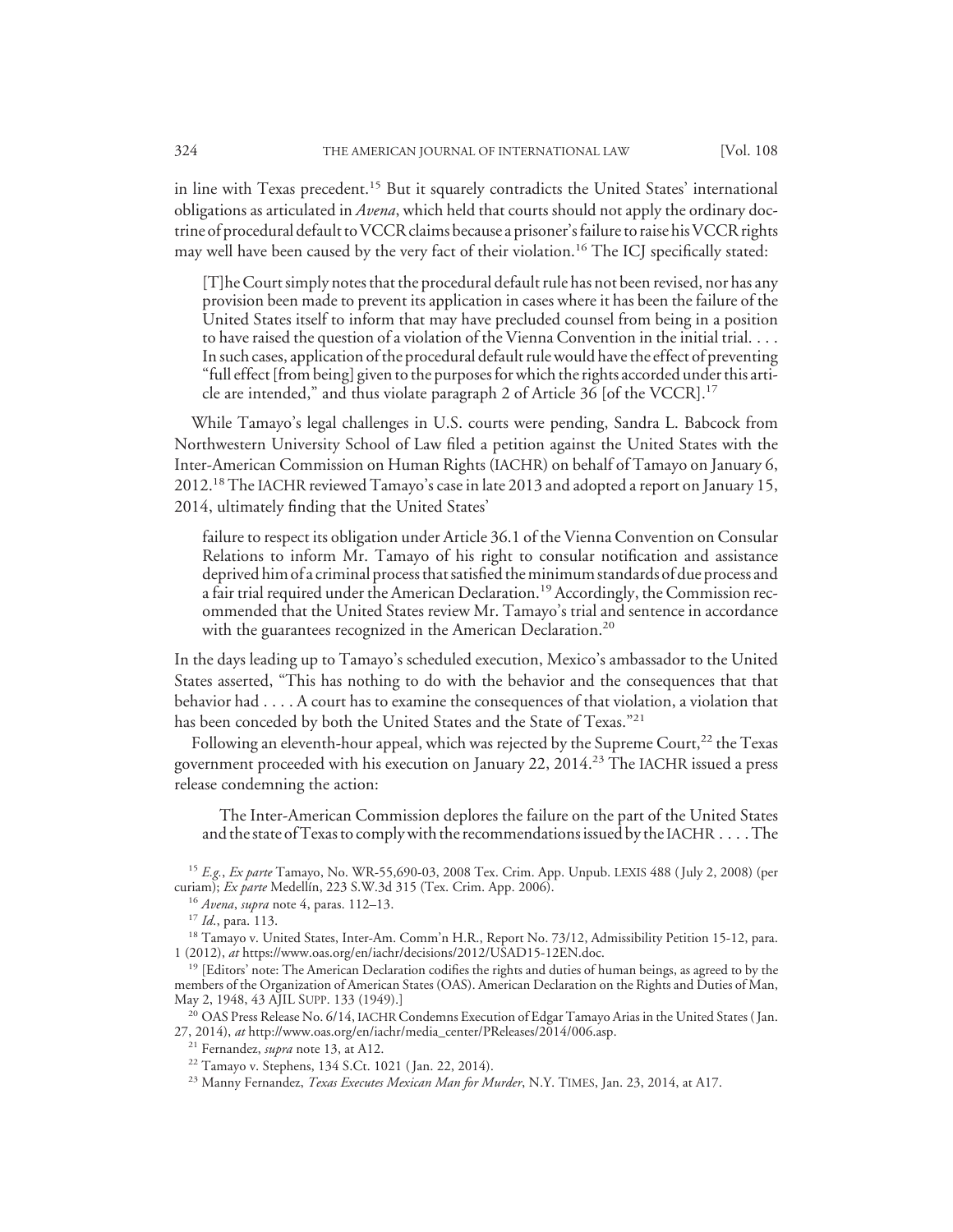failure of the United States to preserve Mr. Tamayo's life pending a recommendation by the IACHR to review his trial and sentence contravenes its international legal obligations derived from the Charter of the Organization of the American States and the American Declaration which are in force since the United States joined the OAS in 1951. This failure to comply with the Commission's recommendations resulted in serious and irreparable harm to Mr. Tamayo's most fundamental right, the right to life.<sup>24</sup>

The U.S. Department of State also expressed concern for the Texas government's ultimate decision to execute Tamayo and advocated for legislation that would incorporate the consular notification requirement into domestic law:

The Department regrets Texas' decision to proceed with Mr. Tamayo's execution without that review and reconsideration, but remains committed to working to uphold our international obligations under the *Avena* judgment. This case illustrates the critical importance of Congress passing the Consular Notification Compliance Act, which would provide an additional mechanism for the United States to meet our international obligations.<sup>25</sup>

The international community has also expressed dismay at Texas's refusal to comply with the United States' international obligations. Tamayo's lawyers characterized his execution as reflecting a troubling trend in Texas: "The international outcry about this, Texas' third illegal execution of a Mexican national and the first without any review whatsoever of the consular assistance claim, is unprecedented."<sup>26</sup> UK Ambassador to the United States Peter Westmacott responded to Tamayo's execution by stating:

I am saddened to learn that Edgar Tamayo, a Mexican national, has been executed in Texas. The British Government opposes the death penalty in all circumstances. We also take the issue of consular notification very seriously. Like Secretary of State John Kerry, we were concerned that the Mexican authorities were not notified of Mr. Tamayo's arrest, in accordance with the Vienna Conventions on Consular [R]elations.<sup>27</sup>

#### STATE DIPLOMATIC AND CONSULAR RELATIONS

#### *Manhattan Arrest of Indian Consular Official Sparks Public Dispute Between the United States and India*

In December 2013, an Indian consular official was arrested in New York City, provoking ongoing outrage and retaliation against the United States by the Indian government. Devyani Khobragade was a seasoned Indian diplomat when she accepted the position of deputy consul general for political, economic, commercial, and women's affairs at the Consulate General of India in New York City. As she prepared to move to New York, Khobragade hired Sangeeta

<sup>24</sup> OAS Press Release No. 6/14, *supra* note 20.

<sup>25</sup> U.S. Dep't of State Press Statement, *supra* note 7.

<sup>&</sup>lt;sup>26</sup> Fernandez, *supra* note 23, at A17. Jose Ernesto Medellín was executed in 2008, and Humberto Leal Garcia in 2011. Medellín v. Texas, 554 U.S. 759 (2008) (per curiam) (stay of execution denied); Leal Garcia v. Texas, 131 S.Ct. 2866 (2011) (per curiam) (stay of execution denied); *see also* John R. Crook, Contemporary Practice of the United States, 105 AJIL 784, 784 – 85 (2011).

<sup>27</sup> UK Foreign & Commonwealth Office Press Release, HMA Westmacott's Statement on the Execution of Edgar Tamayo ( Jan. 30, 2014), *at* https://www.gov.uk/government/news/hma-westmacotts-statement-on-theexecution-of-edgar-tamayo (statement by Peter Westmacott, UK ambassador to the United States).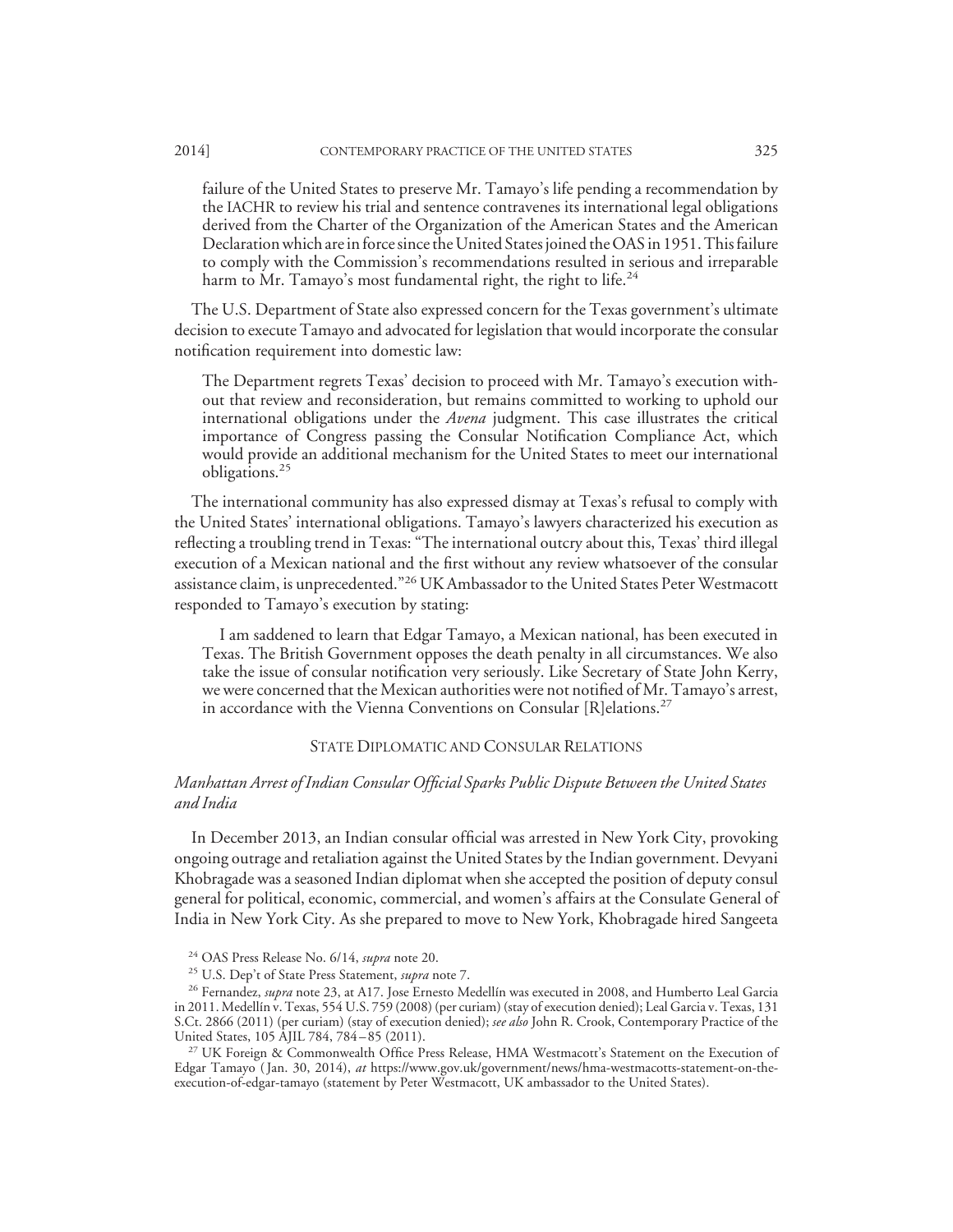Richard as a nanny and housekeeper to accompany her family.<sup>1</sup> To obtain an employment visa for Richard, Khobragade needed to demonstrate that Richard would receive a "fair wage," defined in part as "the greater of the prevailing or minimum wage per hour under U.S. Federal and state law."<sup>2</sup> Yet according to the complaint filed by the U.S. Attorney's Office, Khobragade intended to pay her much less.<sup>3</sup>

The complaint set out several allegations. Khobragade interviewed and hired "Witness-1" (later identified as Richard) in the fall of 2012. They agreed to a rupee-denominated salary equivalent to \$573.07 per month, an amount equivalent to \$3.31 per hour based on a fortyhour workweek, as calculated by the complaint.<sup>4</sup> When applying for a visa for Richard, however, Khobragade indicated that Richard would be paid \$9.75 per hour—nearly three times more.5 Richard was granted the visa, but, shortly before she and Khobragade departed for the United States, Khobragade asked Richard to sign a second employment contract listing the lower salary.<sup>6</sup> The complaint accused Khobragade of one count of visa fraud and one count of making false statements, which carry maximum prison sentences of ten years and five years, respectively.<sup>7</sup>

Khobragade was arrested on December 12, 2013.<sup>8</sup> The Indian Embassy initially "conveyed its strong concern" about the arrest.<sup>9</sup> As a consular official, the U.S. Department of State explained, Khobragade was entitled to immunity pursuant to the Vienna Convention on Consular Relations (VCCR) only for those "acts performed in the exercise of consular functions."<sup>10</sup> TheVCCR also provides that "[c]onsular officers shall not be liable to arrest or detention pending trial, except in the case of a grave crime and pursuant to a decision by the competent judicial authority."<sup>11</sup> Neither the United States nor India took a public position about whether the crimes with which Khobragade was charged were "grave."<sup>12</sup>

<sup>1</sup> Annie Gowen &William Branigin,*U.S. Attorney Vowsto Pursue Case Against Indian Diplomat at Center of U.S.- India Row*, WASH. POST, Dec. 19, 2013, *at* http://www.washingtonpost.com/world/us-attorney-vows-to-pursuecase-against-indian-diplomat-at-center-of-us-india-row/2013/12/19/81764c1c-68c5-11e3-8b5ba77187b716a3\_story.html.

<sup>2</sup> 9 U.S. DEP'T OF STATE, FOREIGN AFFAIRS MANUAL §41.21 N6.3 (2013), *available at* http://www.state.gov/ documents/organization/87174.pdf.

<sup>3</sup> *See* Sealed Complaint, para. 24, United States v. Khobragade, Case No. 14 Cr. 008 (S.D.N.Y. Dec. 11, 2013), *available at* http://www.justice.gov/usao/nys/pressreleases/December13/KhobragadeArrestPR/Khobragade,%20 Devyani%20Complaint.pdf.

<sup>4</sup> *Id.*, para. 8.

<sup>5</sup> *Id.*, para. 10(b). According to the complaint, Khobragade separately indicated on Richard's visa application that Richard would be paid \$4,500 per month. This monthly figure is consistent with an hourly rate of \$9.75 only if the employee logged 462 hours of work per month.

<sup>6</sup> *Id.*, para. 17.

<sup>7</sup> 18 U.S.C. §§1001, 1002, 1546 (2012).

<sup>8</sup> U.S. Atty's Office (S.D.N.Y.) Press Release, Manhattan U.S. Attorney Announces Arrest of Indian Consular Officer for Visa Fraud and False Statements in Connection with Household Employee's Visa Application (Dec. 12, 2013), *at* http://www.justice.gov/usao/nys/pressreleases/December13/KhobragadeArrestPR.php.

<sup>9</sup> Embassy of India (Washington, D.C.) Press Release, In Response to a Media Query Relating to Dr. Devyani Khobragade, Deputy Consul General, Consulate General of India, New York (Dec. 12, 2013), *at* https://www. indianembassy.org/archives\_details.php?nid-1987.

<sup>10</sup> Vienna Convention on Consular Relations, Art. 43(1), Apr. 24, 1963, 21 UST 77, 596 UNTS 261.

<sup>11</sup> *Id.*, Art. 41(1).

<sup>12</sup> *See* U.S. Dep't of State Daily Press Briefing (Dec. 18, 2013), *at* http://www.state.gov/r/pa/prs/dpb/2013/12/ 218895.htm#INDIA. The briefing reported the following inquiry: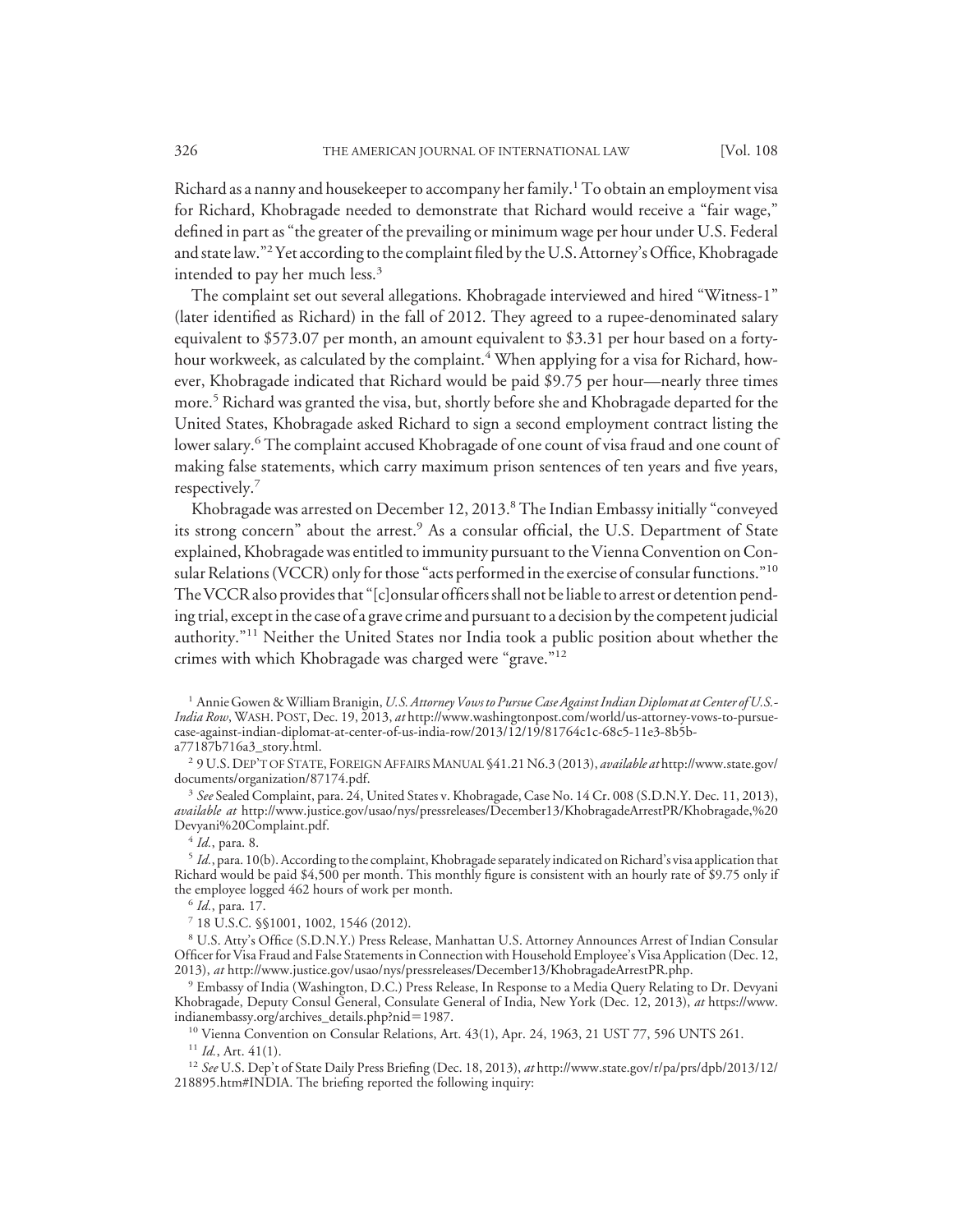As more details about Khobragade's arrest emerged, India's outrage grew. In an e-mail to friends, Khobragade alleged that she experienced "the indignities of repeated handcuffing, stripping and cavity searches, swabbing, [and] hold up with common criminals and drug addicts" while being processed.<sup>13</sup> The Indian Embassy expressed in a statement that the "Government of India is shocked and appalled at the manner in which [Khobragade] has been humiliated by the U.S. authorities."<sup>14</sup> A U.S. Department of State spokesperson responded that "standard procedure" was followed during the arrest.<sup>15</sup> U.S. Attorney Preet Bharara issued a more detailed response on December 18:

Ms. Khobragade was charged based on conduct, as is alleged in the Complaint, that shows she clearly tried to evade U.S. law designed to protect from exploitation the domestic employees of diplomats and consular officers. . . . Ms. Khobragade was accorded courtesies well beyond what other defendants, most of whom are American citizens, are accorded.16

The U.S. Marshal's Office did confirm that Khobragade was strip-searched.<sup>17</sup>

Indignation continued to spread through India, culminating in a group of protestors burning President Barack Obama in effigy in Hyderabad.<sup>18</sup> Meanwhile, the U.S. Department of State appeared to soften its stance on the arrest, noting that "[i]t is . . . particularly important to Secretary [of State John] Kerry that foreign diplomats serving in the United States are accorded respect and dignity just as we expect our own diplomats should receive overseas."<sup>19</sup>

As Kerry attempted to make amends with Indian officials,<sup>20</sup> the Indian government took actions widely believed to be retaliation for the arrest. The *Washington Post* reported that India had revoked the identification cards of U.S. consular personnel and families, rescinded embassy imports of liquor and other goods, and initiated investigations on the salaries paid to

QUESTION: But does consular immunity—not diplomatic immunity but consular immunity—protect someone from detention except in the cases of grave crimes?

MS. [MARIE] HARF [DEPUTY SPOKESPERSON]:Well, and I can check in terms of what this charge, she was charged with, where that falls into that rubric. I'm not familiar with every single part of the State Department diplomatic immunity code.

<sup>13</sup> *Devyani Khobragade Letter to Her Colleagues: The Full Text*, WASH. POST, Dec. 18, 2013, *available at* http:// www.washingtonpost.com/world/devyani-khobrogade-letter-to-her-colleagues-the-full-text/2013/12/18/ aaad7018-6804-11e3-ae56-22de072140a2\_story.html.

<sup>14</sup> Embassy of India (Washington, D.C.) Press Statement (Dec. 13, 2013), *at* https://www.indianembassy.org/ informations.php?id-179.

<sup>15</sup> U.S. Dep't of State Daily Press Briefing (Dec. 16, 2013), *at* http://www.state.gov/r/pa/prs/dpb/2013/12/ 218802.htm#INDIA.

<sup>16</sup> U.S. Atty's Office (S.D.N.Y.) Press Release, Statement of Manhattan U.S. Attorney Preet Bharara on U.S. v. Devyani Khobragade (Dec. 18, 2013), *at* http://www.justice.gov/usao/nys/pressreleases/December13/Khobragade Statement.php.

<sup>17</sup> *See Devyani Khobragade: India-US Diplomat Row Escalates*, BBC NEWS, Dec. 17, 2013, *at* http://www.bbc. co.uk/news/world-asia-india-25411876.

<sup>18</sup> Karen DeYoung & Sari Horwitz, *In Dispute over Indian Envoy, U.S. Officials Split on Response*, WASH. POST, Dec. 20, 2013, at A9.

<sup>19</sup> U.S. Dep't of State Press Release No. 2013/1596, Secretary Kerry Call to Indian National Security Advisor Menon (Dec. 18, 2013), *at* http://www.state.gov/r/pa/prs/ps/2013/218890.htm.

<sup>20</sup> *Id*.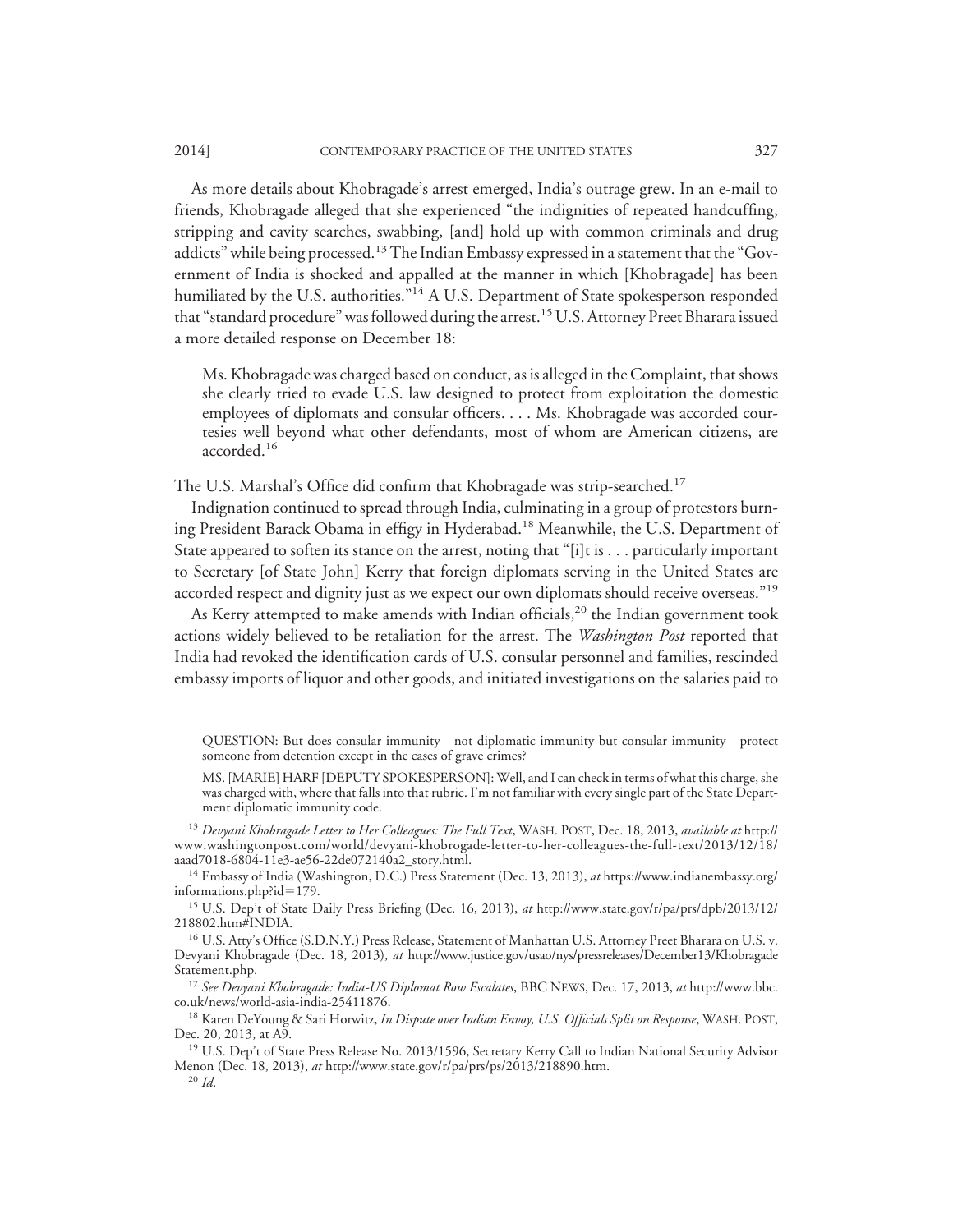Indian staff members at U.S. consulates.<sup>21</sup> In addition, India removed concrete barriers around the U.S. embassy complex in New Delhi.<sup>22</sup> India's minister of external affairs later officially confirmed some of these actions.<sup>23</sup> The removal of the security barriers was potentially most significant given India's "special duty" under the Vienna Convention on Diplomatic Relations to "take all appropriate steps to protect the premises of the [diplomatic] mission against any intrusion or damage."<sup>24</sup> In response to a question about whether the removal of the security barriers impaired the security of the embassy, a U.S. Department of State spokesperson said, "I don't think I'd go that far. Obviously, we don't comment on our specific security posture. And we take security very seriously, and we will continue to have conversations with the Indian Government to make sure our facilities are properly secured."<sup>25</sup>

On January 8, India reassigned Khobragade to a new post as counselor at the Permanent Mission of India to the United Nations in New York.<sup>26</sup> This post provides Khobragade more comprehensive immunities. Under the Agreement Regarding the Headquarters of the United Nations between the United States and the United Nations, certain named officials as well as "[s]uch resident members of their staffs as may be agreed upon between the Secretary-General, the Government of the United States and the Government of the Member concerned . . . [are] entitled in the territory of the United States to the same privileges and immunities . . . [as] diplomatic envoys."<sup>27</sup> Unlike consular officials, diplomatic envoys have comprehensive immunity from criminal jurisdiction.<sup>28</sup> The United States accepted the request to accredit Khobragade, explaining that "we would only refuse accreditation and a request for accreditation like this in rare circumstances such as events related to national security risks."<sup>29</sup>

The United States maintained the position that "[r]eceiving diplomatic immunity does not nullify any previously existing criminal charges."<sup>30</sup> The United States promptly requested that India waive Khobragade's diplomatic immunity "in order that the charges may be adjudicated

<sup>26</sup> United States v. Khobragade, Case No. 14 Cr. 008, Opinion and Order, at \*3 & n.6 (S.D.N.Y.Mar. 12, 2014) (citing Letter from Eileen P. Merritt, Minister Counselor at the United States Mission to the United Nations, to Devyani Khobragade ( Jan. 8, 2014)); Indian Ministry of External Affairs Press Release, Diplomatic Immunity to Dr. Devayani Khobragade ( Jan. 10, 2014), *at* http://www.mea.gov.in/press-releases.htm?dtl/22723/Diplomatic +immunity+to+Dr+Devayani+Khobragade [hereinafter Indian Ministry Press Release].

<sup>27</sup> Agreement Regarding the Headquarters of the United Nations, U.S.-UN, sec. 15, June 26, 1947, 61 Stat. 3416, 11 UNTS 11, *available at* http://avalon.law.yale.edu/20th\_century/decad036.asp.

<sup>28</sup> VCDR, *supra* note 24, Art. 31(1).

<sup>29</sup> U.S. Dep't of State Daily Press Briefing ( Jan. 10, 2014), *at* http://www.state.gov/r/pa/prs/dpb/2014/01/ 219535.htm#INDIA.

<sup>&</sup>lt;sup>21</sup> In response to a question about media reports that Indian employees of the U.S. embassy in India were being underpaid, a U.S. Department of State spokesperson explained that U.S. policy is "to pay folks that work for us in countries around the world in conjunction with local law, with local practice." U.S. Dep't of State Daily Press Briefing (Dec. 30, 2013), *at* http://www.state.gov/r/pa/prs/dpb/2013/12/219160.htm#INDIA.

<sup>22</sup> Annie Gowen, *Row over Indian Envoy's Arrest Escalates*, WASH. POST, Dec. 18, 2013, at A13.

<sup>23</sup> Indian Ministry of External Affairs Press Statement, External Affairs Minister's Intervention in Rajya Sabha on the Discussion on the Arrest of an Indian Diplomat in USA (Dec. 19, 2013), *at* http://www.mea.gov.in/  $S$ peeches-Statements.htm?dtl/22680/External+Affairs+Ministers+intervention+in+Rajya+Sabha+on+the  $+$ discussion + on + the + arrest + of + an + Indian + Diplomat + in + USA.

 $^{24}$  Vienna Convention on Diplomatic Relations, Art. 22(2), Apr. 18, 1961, 23 UST 3227, 500 UNTS 95 [hereinafter VCDR].

<sup>25</sup> U.S. Dep't of State Daily Press Briefing (Dec. 17, 2013), *at* http://www.state.gov/r/pa/prs/dpb/2013/12/ 218861.htm#INDIA.

<sup>30</sup> U.S. Dep't of State Daily Press Briefing (Dec. 20, 2013), *at* http://www.state.gov/r/pa/prs/dpb/2013/12/ 219043.htm#INDIA.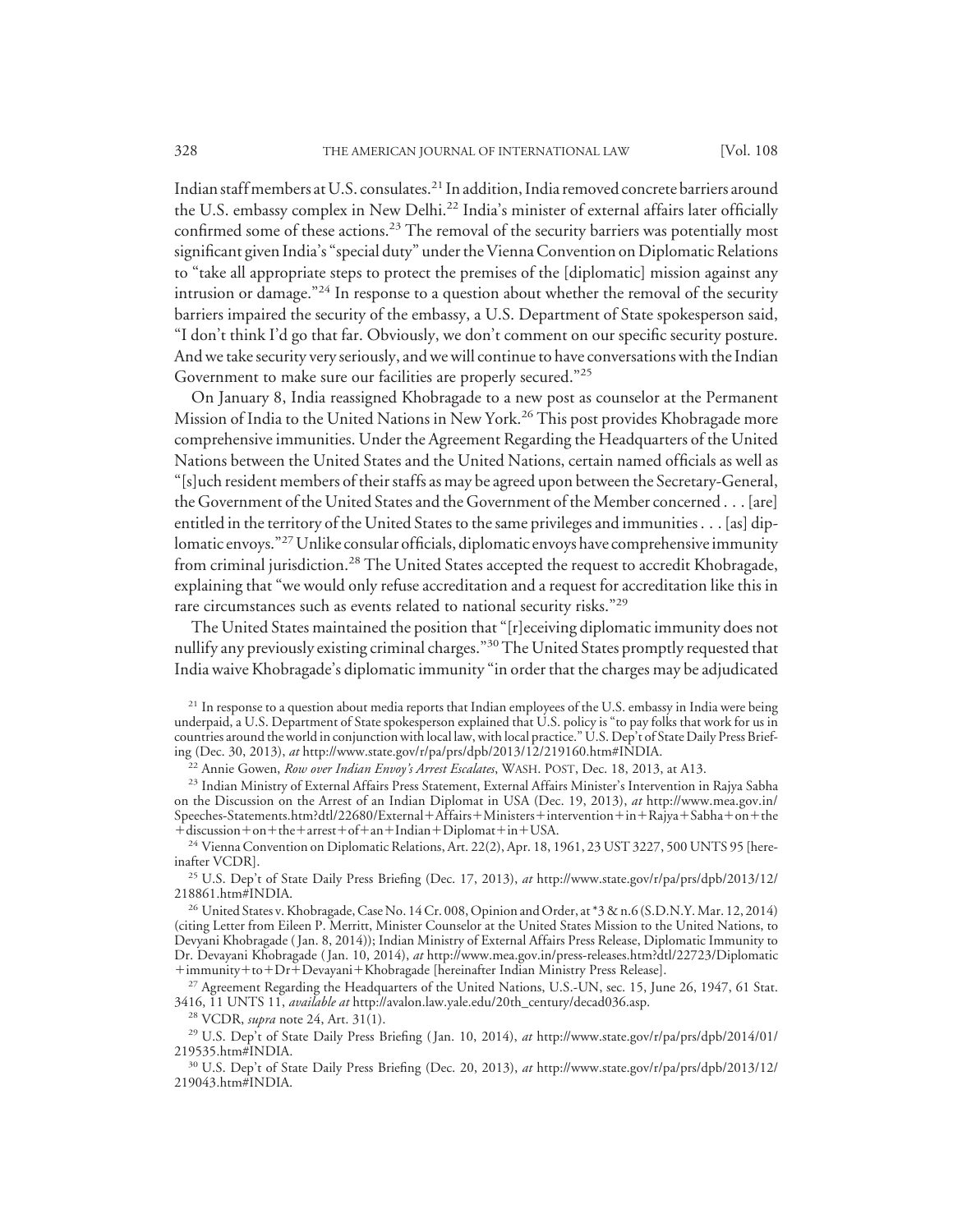in accordance with the laws of the United States."<sup>31</sup> When India refused, the U.S. Department of State requested her departure consistent with "our policy as a government . . . when there are serious charges involved."<sup>32</sup>

The criminal proceedings against Khobragade continued, and a grand jury returned an indictment on both charges alleged in the complaint on January 9, 2014.<sup>33</sup> Khobragade's attorneys sought dismissal of the case against her on the grounds of her immunity. Khobragade herself departed for India in the evening that same day. On January 10, 2014, the Indian government confirmed that Khobragade had returned to India to work at the Ministry of External Affairs in New Delhi.<sup>34</sup>

Even as India arranged Khobragade's change in diplomatic status, reports of Indian government actions against U.S. diplomats continued. An anonymous Indian Foreign Ministry official told the *Washington Post* that the Indian government would move to shut down a U.S. embassy club after finding that nondiplomats had accessed the club's services and duty-free imports.<sup>35</sup> Indian officials questioned whether teachers at the American Embassy School in New Delhi had complied with Indian tax and visa requirements.<sup>36</sup> In a final act of retaliation, India expelled a U.S. diplomat involved in arranging Richard's family's departure from India before Khobragade's arrest.<sup>37</sup>

As for the implications of the incident for U.S.-India diplomatic relations, India's minister of external affairs commented: "I think you learn from any experience that is unwholesome or unpleasant or unbecoming of two very good friends....I hope that both of us appreciate how important our relationship is."<sup>38</sup> To that end, Kerry met with India's External Affairs Minister Salman Khurshid in late January and discussed, among other topics, the need to develop "institutional arrangements" to address privileges and immunities of diplomats in both countries.<sup>39</sup>

On March 12, 2014, the federal district court granted Khobragade's motion to dismiss the case against her. The court held that it lacked jurisdiction because Khobragade had diplomatic immunity when the indictment against her was returned.<sup>40</sup> The court observed that "[i]t is

<sup>31</sup> U.S. Dep't of State Daily Press Briefing ( Jan. 10, 2014), *supra* note 29.

<sup>33</sup> Indictment, United States v. Khobragade, Case No. 14 Cr. 008 (S.D.N.Y. Jan. 9, 2014), *available at* http:// www.justice.gov/usao/nys/pressreleases/January14/KhobragadeIndictment/Khobragade,%20Devyani%20 Indictment.pdf.

<sup>34</sup> Indian Ministry Press Release, *supra* note 26.

<sup>35</sup> Rama Lakshmi & Karen DeYoung, *American Oasis Is Latest Casualty of Row with India*, WASH. POST, Jan. 9, 2014, at A1.

<sup>36</sup> Gardiner Harris & Benjamin Weiser, *School in India Ensnared in U.S. Diplomatic Spat*, N.Y. TIMES, Jan. 16, 2014, at A10.

<sup>37</sup> Rama Lakshmi & Karen DeYoung, *U.S. Envoy Expelled from India; Officials Seek Spat's 'Closure,'* WASH. POST, Jan. 10, 2014, at A9; Indian Ministry of External Affairs Press Release, Transcript of Media Briefing by Official Spokesperson and Joint Secretary (East Asia) ( Jan. 13, 2014), *at* http://www.mea.gov.in/media-briefings. htm?dtl/22738/Transcript+of+media+briefing+by+Official+Spokesperson+and+Joint+SecretaryEast+ Asia+January+ $13+2014$ .

<sup>38</sup> Indian Ministry of External Affairs Press Release, External Affairs Minister's Interview to AIR FM Gold ( Jan. 23, 2014), *at* http://www.mea.gov.in/interviews.htm?dtl/22783/External+Affairs+Ministers+interview+to+  $AIR + FM + Gold.$ 

<sup>39</sup> Embassy of India (Washington, D.C.) Press Release, External Affairs Minister Mr. Salman Khurshid Meets US Secretary of State Mr. John F. Kerry in Montreux ( Jan, 22, 2014), *at* https://www.indianembassy.org/ press\_detail.php?nid-1995.

<sup>40</sup> United States v. Khobragade, Case No. 14 Cr. 008, Opinion and Order, at \*13 (S.D.N.Y. Mar. 12, 2014).

<sup>32</sup> *Id.*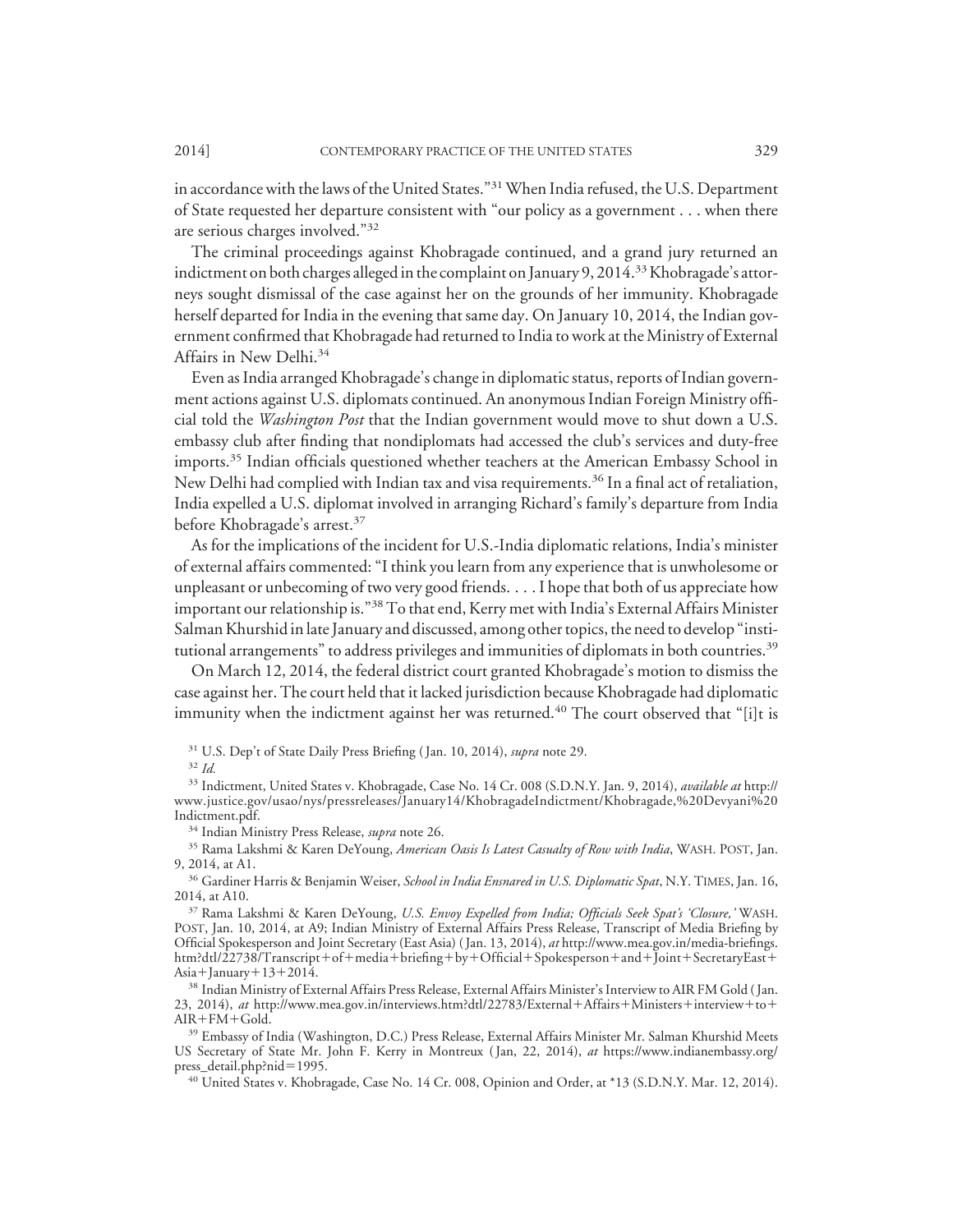undisputed that Khobragade acquired full diplomatic immunity at 5:47 PM on January 8, 2014, and did not lose that immunity until her departure from the country on the evening of January 9, 2014."<sup>41</sup> The U.S. government argued that Khobragade's immunity at the time the indictment was returned was irrelevant. What mattered, according to the United States' brief, is that "Dr. Khobragade did not enjoy immunity from arrest or detention at the time of her arrest in this case, and she does not presently enjoy immunity from prosecution for the crimes charged in the Indictment."42 The district court disagreed:

[T]he case must be dismissed based on Khobragade's conceded immunity on January 9, 2014. The fact that Khobragade lost full diplomatic immunity when she left the country does not cure the lack of jurisdiction when she was indicted. Courts in civil cases have dismissed claims against individuals who had diplomatic immunity at an earlier stage of proceedings, even if they no longer possessed immunity at the time dismissal was sought. These courts reasoned that the lack of jurisdiction at the time of the relevant procedural acts, such as service of process, rendered those acts void. Because Khobragade moved to dismiss on January 9, 2014, the motion must be decided in reference to her diplomatic status on that date.

Similarly, Khobragade's status at the time of her *arrest* is not determinative. The State Department has explained that "criminal immunity precludes the exercise of jurisdiction by the courts over an individual whether the incident occurred *prior to* or during the period in which such immunity exists." Furthermore, several courts have held that diplomatic immunity acquired during the pendency of proceedings destroys jurisdiction even if the suit was validly commenced before immunity applied....

. . . Furthermore, because immunity is a jurisdictional bar, it is logical to dismiss proceedings the moment immunity is acquired. Even if Khobragade had no immunity at the time of her arrest and has none now, her acquisition of immunity during the pendency of proceedings mandates dismissal.<sup>43</sup>

The opinion also noted that "if the acts charged in the Indictment were not 'performed in the exercise of official functions,' then there is currently no bar to a new indictment against Khobragade."<sup>44</sup>

Two days later, the U.S. Attorney's Office refiled the charges against Khobragade, and a grand jury returned a new indictment.<sup>45</sup> A spokesperson for the Indian Ministry of External Affairs expressed the Indian government's stance over the second indictment: "As far as India is concerned, we reiterate that the case has no merit. Therefore this second indictment has no impact on our stated position. Now that Dr. Khobragade has returned to India, the Court in the United States has no jurisdiction in India over her."46

<sup>41</sup> *Id.* at \*7-8 (footnote omitted).

<sup>42</sup> *Id.* at \*9 (footnote omitted).

<sup>43</sup> *Id*. at \*9 –12 (footnotes omitted).

<sup>44</sup> *Id.* at \*12 (footnote omitted).

<sup>45</sup> *Devyani Khobragade: Indian Diplomat Re-indictedin US*, BBC NEWS,Mar. 15, 2014, *at* http://www.bbc.com/ news/world-us-canada-26587333.

<sup>46</sup> Indian Ministry of External Affairs Press Release, Official Spokesperson's Response to a Media Question on Second Indictment Against Dr. Devyani Khobragade (Mar. 15, 2014), *at* http://www.mea.gov.in/mediabriefings.htm?dtl/23088/Official+Spokespersons+response+to+a+media+question+on+second+  $indictment + against + Dr + Devyani + Khobragade.$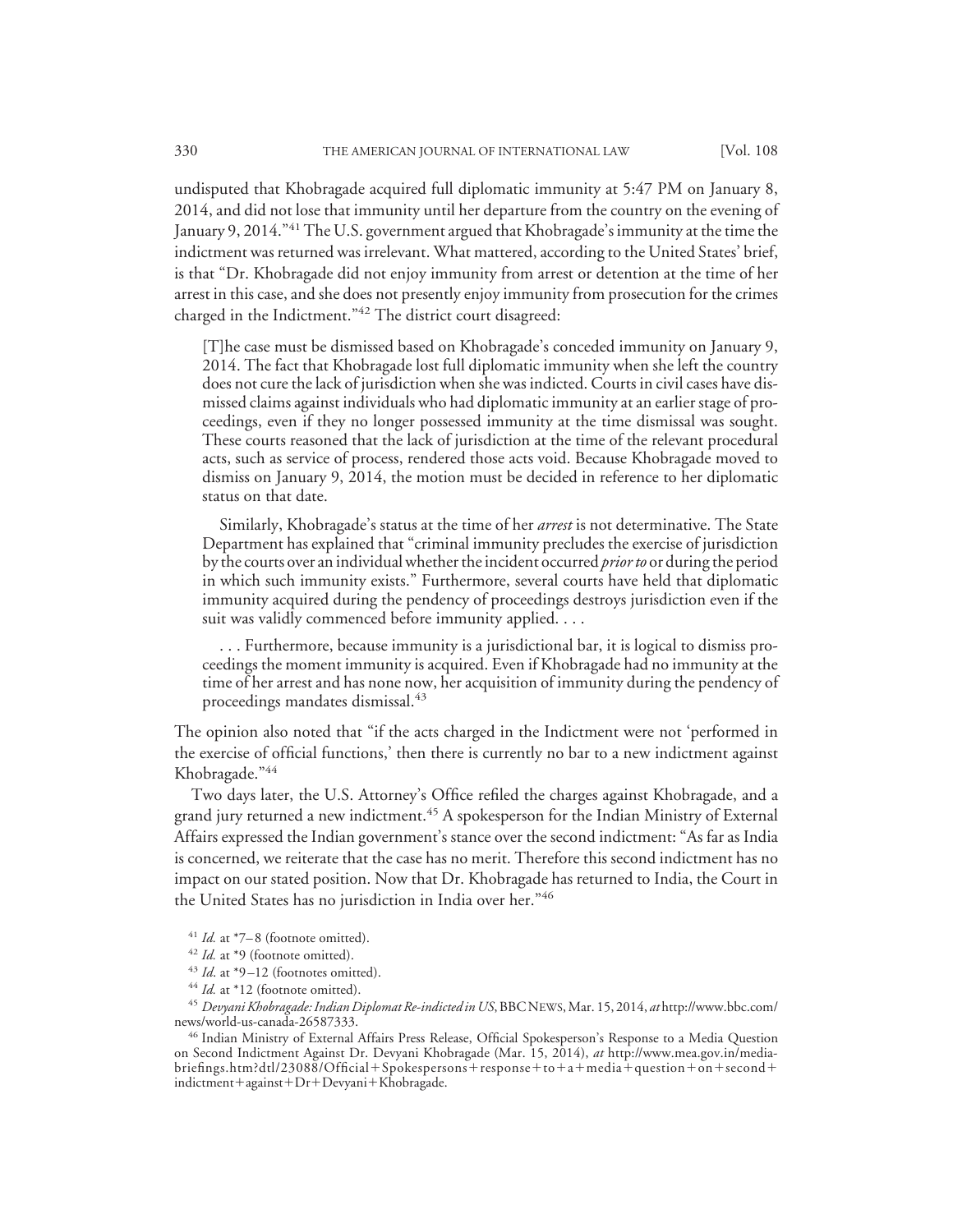#### INTERNATIONAL OCEANS, ENVIRONMENT, HEALTH, AND AVIATION LAW

#### *United States Questions Claims Based on China's "Nine-Dash Line" in the South China Sea*

The South China Sea has been the subject of competing territorial and maritime claims for decades. In February, the United States questioned—for the first time publicly—whether China's regional claims under the "nine-dash line" are consistent with international law.<sup>1</sup> The "nine-dash line" refers to a discontinuous U-shaped line made up of nine segments that encloses most of the South China Sea as well as the islands found within it.<sup>2</sup> Brunei, Indonesia, Malaysia, the Philippines, and Vietnam have all made competing claims that overlap with those made by China.3

Chinese atlases have depicted the nine-dash-line since the 1950s, and China's expansive territorial and maritime claims related to the South China Sea date back still further.<sup>4</sup> It was only in 2009 that China relied on a map depicting the nine-dash line to describe its claims in an international forum. That year, China submitted two *notes verbales* to the UN secretary-general responding to a joint submission by Malaysia and Vietnam to the UN Commission on the Limits of the Continental Shelf. Both *notes verbales* stated:

China has indisputable sovereignty over the islands in the SouthChina Sea and the adjacent waters, and enjoys sovereign rights and jurisdiction over the relevant waters as well as the seabed and subsoil thereof (see attached map). The above position is consistently held by the Chinese Government, and is widely known by the international community.<sup>5</sup>

As commentators have pointed out, the nature and scope of the maritime claims that China is making regarding the area inside the nine-dash line are uncertain.<sup>6</sup> China has invoked the UN Convention on the Law of the Sea (UNCLOS) to support some of its claims inside the

<sup>1</sup> U.S. Dep't of State Press Release, Daniel R. Russel, Assistant Secretary, Bureau of East Asian and Pacific Affairs, Testimony Before the House Committee on Foreign Affairs Subcommittee on Asia and the Pacific (Feb. 5, 2014), *at* http://www.state.gov/p/eap/rls/rm/2014/02/221293.htm.

<sup>2</sup> For a map depicting the nine-dash line, see Lori Fisler Damrosch & Bernard H. Oxman, *Editors' Introduction* to *Agora: The South China Sea*, 107 AJIL 95, 96 (2013).

 $3 \text{ U.S.}$  Dep't of Defense, Annual Report to Congress, Military and Security Developments Involving the People's Republic of China 2013, at 22 (2013), *at* http://www.defense.gov/pubs/2013\_china\_report\_final.pdf.

<sup>4</sup> Zhiguo Gao & Bing Bing Jia, *The Nine-Dash Line in the South China Sea: History, Status, and Implications*, 107 AJIL 98, 102-06 (2013).

<sup>5</sup> Note Verbale No. CML/17/2009 from the Permanent Mission of the People's Republic of China to the UN Secretary-General (May 7, 2009), *at* http://www.un.org/Depts/los/clcs\_new/submissions\_files/mysvnm33\_09/ chn\_2009re\_mys\_vnm\_e.pdf; Note Verbale No. CML/18/2009 from the Permanent Mission of the People's Republic of China to the UN Secretary-General (May 7, 2009), *at* http://www.un.org/Depts/los/clcs\_new/ submissions\_files/vnm37\_09/chn\_2009re\_vnm.pdf.

<sup>6</sup> Gao & Jia, *supra* note 4, at 108 (arguing that the nine-dash line has "become synonymous with a claim of sovereignty over the island groups that always belonged to China and with an additional Chinese claim of historical rights of fishing, navigation, and other marine activities (including the exploration and exploitation of resources, mineral or otherwise) on the islands and in the adjacent waters"); Florian Dupuy & Pierre-Marie Dupuy, *A Legal Analysis of China's Historic Rights Claim in the South China Sea*, 107 AJIL 124, 132 (2013) ("China has never provided any explanation as to the meaning of the nine-dash line—and, in particular, as to whether it is meant to delimit China's waters or to encircle insular features belonging to China."); Robert Beckman, *The UN Convention on the Law of the Sea and the Maritime Disputes in the South China Sea*, 107 AJIL 142, 155 (2013) (suggesting that the *notes verbales* could be interpreted as a Chinese claim to sovereignty over the islands and their "adjacent waters" or as a Chinese claim to sovereign rights and jurisdiction over all the maritime space within the nine-dash line); *see also id*. at 156 (suggesting that "China is maintaining a policy of 'strategic ambiguity' with respect to its maritime claims in the South China Sea").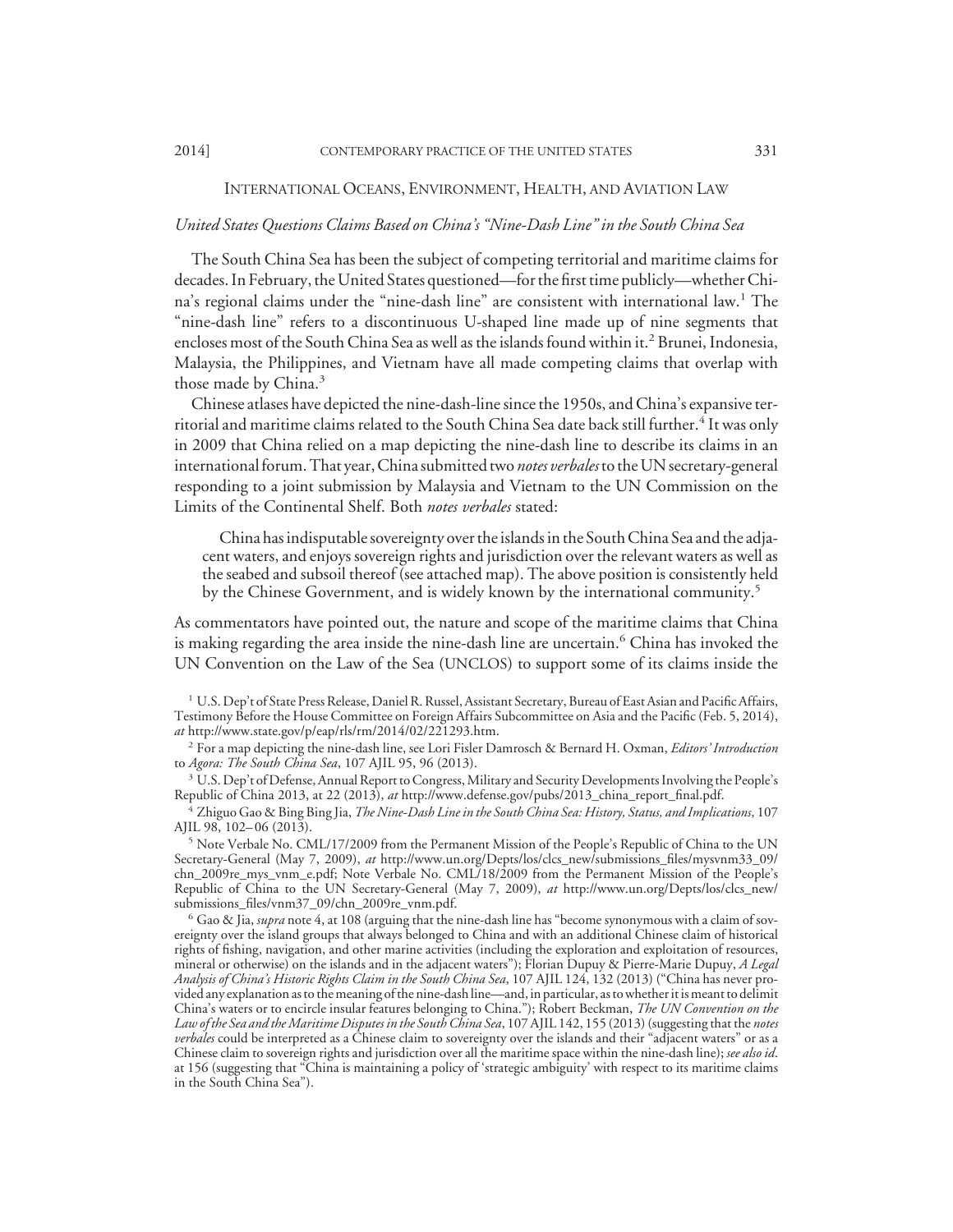nine-dash line.7Under UNCLOS (to which all of the states that border on the South China Sea are parties), entitlement to maritime rights depends on land territory.<sup>8</sup> But the consistency of China's claims with respect to UNCLOS has been contested by the Philippines, among others.<sup>9</sup> China has also suggested at various points that its maritime claims are based on historical practice, but whether historical practice supports such claims under international law is controver $sial.<sup>10</sup>$ 

Legal questions aside, the U.S. Department of Defense reports that "Senior Chinese officials have identified protecting China's sovereignty and territorial integrity as a 'core interest' and all officials repeatedly state China's opposition to and willingness to respond to actions it perceives as challenging this core interest."<sup>11</sup> In recent testimony before the Subcommittee on Asia and the Pacific of the House Committee on Foreign Affairs, Assistant Secretary of State Daniel Russel explained that the United States likewise has direct national interests in the resolution of claims related to the South China Sea:

Mr.Chairman,we have a deep and long-standing stake in themaintenance of prosperity and stability in the Asia-Pacific [region] and an equally deep and abiding long-term interest in the continuance offreedom of the seas based on the rule of law—one that guarantees, among other things, freedom of navigation and overflight and other internationally lawful uses of the sea related to those freedoms. International law makes clear the legal basis on which states can legitimately assert their rights in the maritime domain or exploit marine resources. By promoting order in the seas, international law is instrumental in safeguarding the rights and freedoms of all countries regardless of size or military strength.<sup>12</sup>

Russel went on to challenge the consistency of China's claims with international law, at least to the extent that China's maritime assertions in the region do not directly derive from land features:

I think it is imperative that we be clear about what we mean when the United States says that we take no position on competing claims to sovereignty over disputed land features in the East China and South China Seas. First of all, we do take a strong position with regard to behavior in connection with any claims: we firmly oppose the use of intimidation, coercion or force to assert a territorial claim. Second, we do take a strong position that maritime claims must accord with customary international law. This means that all maritime claims must be derived from land features and otherwise comport with the international law of the sea. So while we are not siding with one claimant against another, we certainly believe that claims in the South China Sea that are not derived from land features are fundamentally flawed. In support of these principles and in keeping with the longstanding U.S. Freedom of Navigation Program, the United States continues to oppose

<sup>7</sup> Note Verbale No. CML/8/2011 from the Permanent Mission of the People's Republic of China to the UN Secretary-General (Apr. 14, 2011), *at* http://www.un.org/depts/los/clcs\_new/submissions\_files/vnm37\_09/ chn\_2011\_re\_phl\_e.pdf.

<sup>8</sup> *See generally* Beckman, *supra* note 6.

<sup>&</sup>lt;sup>9</sup> See, e.g., Note Verbale No. 000228 from the Permanent Mission of the Republic of the Philippines to the UN Secretary-General (Apr. 5, 2011), *at* http://www.un.org/Depts/los/clcs\_new/submissions\_files/vnm37\_09/ phl\_re\_chn\_2011.pdf.

<sup>10</sup> *Compare, e.g.*, Gao & Jia, *supra* note 4, *with* Dupuy & Dupuy, *supra* note 6.

<sup>11</sup> U.S. Dep't of Defense, *supra* note 3, at 3.

<sup>12</sup> U.S. Dep't of State Press Release, *supra* note 1.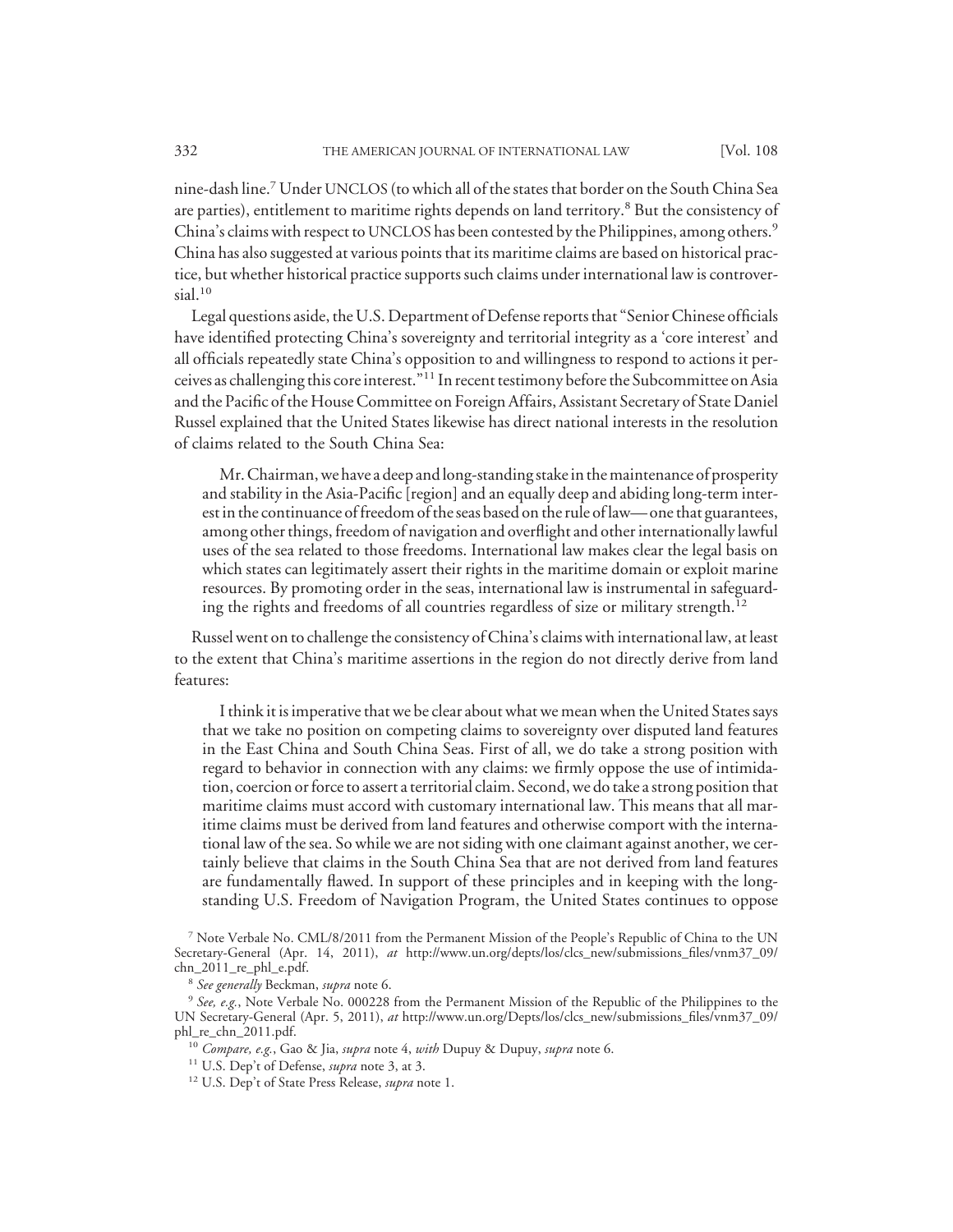claims that impinge on the rights, freedoms, and lawful uses of the sea that belong to all nations.

We are also candid with all the claimants when we have concerns regarding their claims or the ways that they pursue them. Deputy Secretary Burns and I were in Beijing earlier this month to hold regular consultations with the Chinese government on Asia-Pacific issues, and we held extensive discussions regarding our concerns. These include continued restrictions on access to Scarborough Reef; pressure on the long-standing Philippine presence at the Second Thomas Shoal; putting hydrocarbon blocks up for bid in an area close to another country's mainland and far away even from the islands that China is claiming; announcing administrative and even military districts in contested areas in the South China Sea; an unprecedented spike in risky activity by China's maritime agencies near the Senkaku Islands; the sudden, uncoordinated and unilateral imposition of regulations over contested airspace in the case of the East China Sea Air Defense Identification Zone; and the recent updating of fishing regulations covering disputed areas in the South China Sea. These actions have raised tensions in the region and concerns about China's objectives in both the South China and the East China Seas.

There is a growing concern that this pattern of behavior in the South China Sea reflects an incremental effort by China to assert control over the area contained in the so-called "nine-dash line," despite the objections of its neighbors and despite the lack of any explanation or apparent basis under international law regarding the scope of the claim itself. China's lack of clarity with regard to its South China Sea claims has created uncertainty, insecurity and instability in the region. It limits the prospect for achieving a mutually agreeable resolution or equitable joint development arrangements among the claimants. I want to reinforce the point that under international law, maritime claims in the South China Sea must be derived from land features. Any use of the "nine dash line" by China to claim maritime rights not based on claimed land features would be inconsistent with international law. The international community would welcome China to clarify or adjust its nine-dash line claim to bring it in accordance with the international law of the sea.<sup>13</sup>

Russel's testimony followed an earlier general statement by former secretary of state Hillary Clinton that "claimants should pursue their territorial claims and accompanying rights to maritime space in accordance with UNCLOS. Consistent with customary international law, legitimate claims to maritime space in the South China Sea should be derived solely from legitimate claims to land features."<sup>14</sup>

Responding to Russel's comments, China's Foreign Ministry spokesperson Hong Lei accused the United States of stirring up tensions in the region:

China's rights and interests in the South China Sea are formed in history and protected by international law. China stays committed to resolving maritime disputes with countries directly-concerned through negotiation and consultation.... China's position is clearcut and consistent. To deliberately create an issue and play up tension will do no good to peace and stability of Southeast Asia. Relevant comments made by the US official in congressional testimony are not constructive. We urge the US to be rational and fair and play

....

<sup>13</sup> *See id.*

<sup>14</sup> U.S. Dep't of State Press Release No. 210/T32-21, U.S. Secretary of State Hillary Clinton, Remarks at Press Availability in Hanoi, Vietnam ( July 23, 2010), *at* http://www.state.gov/secretary/20092013clinton/rm/2010/07/ 145095.htm.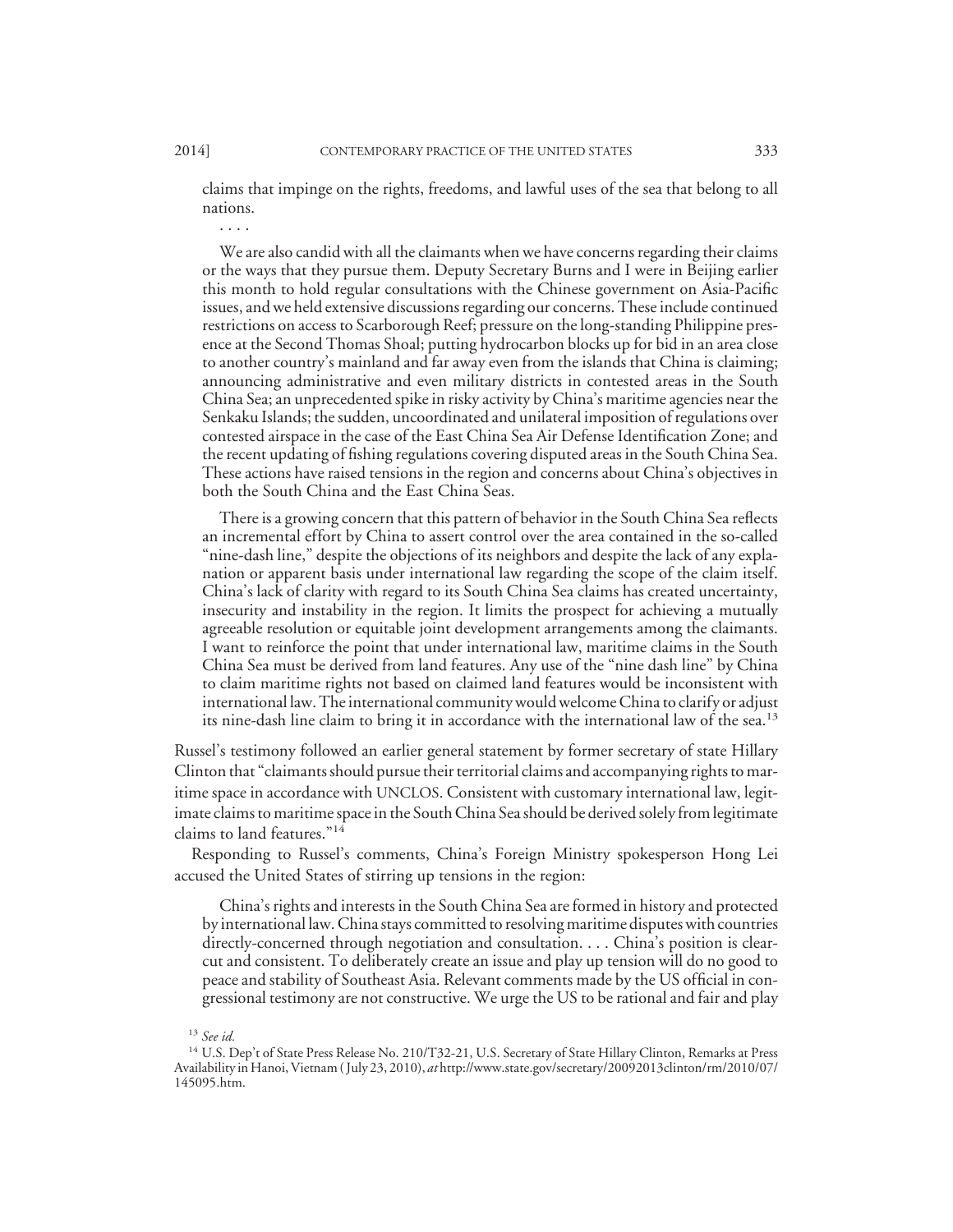a constructive role for peace, stability, prosperity and development of the region, rather than the opposite.<sup>15</sup>

#### *United States Takes Steps to Combat Illegal Trade in Wildlife*

Illegal trade in wildlife has surged in recent years, generating profits of more than \$19 billion per year according to a conservative estimate cited by U.S. government officials.<sup>1</sup> As President Barack Obama explained in an executive order issued in July 2013, "Poaching operations have expanded beyond small-scale, opportunistic actions to coordinated slaughter commissioned by armed and organized criminal syndicates."<sup>2</sup> The situation represents "an international crisis that continues to escalate"<sup>3</sup> and implicates the national interests of the United States as well as those of other countries. As set forth in the executive order,

The survival of protected wildlife species such as elephants, rhinos, great apes, tigers, sharks, tuna, and turtles has beneficial economic, social, and environmental impacts that are important to all nations. Wildlife trafficking reduces those benefits while generating billions of dollars in illicit revenues each year, contributing to the illegal economy, fueling instability, and undermining security. Also, the prevention of trafficking of live animals helps us control the spread of emerging infectious diseases.<sup>4</sup>

Through the executive order, Obama sought "to enhance domestic efforts to combat wildlife trafficking, to assist foreign nations in building capacity to combat wildlife trafficking, and to assist in combating transnational organized crime."<sup>5</sup> He directed executive departments and agencies to take "all appropriate actions within their authority" to reach the following objectives:

- (a) in appropriate cases, the United States shall seek to assist [foreign] governments in anti-wildlife trafficking activities when requested by foreign nations experiencing trafficking of protected wildlife;
- (b) the United States shall promote and encourage the development and enforcement by foreign nations of effective laws to prohibit the illegal taking of, and trade in, these species and to prosecute those who engage in wildlife trafficking, including by building capacity;
- (c) in concert with the international community and partner organizations, the United States shall seek to combat wildlife trafficking; and

<sup>&</sup>lt;sup>15</sup> Ministry of Foreign Affairs of the People's Republic of China, Foreign Ministry Spokesperson Hong Lei's Remarks on Comments by the US State Department Official on the South China Sea (Feb. 8, 2014), *at* http:// www.fmprc.gov.cn/eng/xwfw/s2510/t1127014.shtml.

<sup>1</sup> John Kerry, Eric Holder & Sally Jewel, *Opinion: End Illegal Wildlife Trafficking on World Wildlife Day*, NAT'L GEOGRAPHIC, Mar. 3, 2014, *at* http://news.nationalgeographic.com/news/2014/03/140303-opinion-kerryjewell-world-wildlife-day; Kharunya Paramaguru, *A Landmark International Agreement to Halt Wildlife Trafficking Is Just the Beginning*, TIME, Feb. 14, 2014, *at* http://science.time.com/2014/02/14/a-landmark-internationalagreement-to-halt-wildlife-trafficking-is-just-the-beginning.

<sup>2</sup> Exec. Order No. 13,648, 78 Fed. Reg. 40,621 ( July 5, 2013), *at* http://www.whitehouse.gov/the-press-office/ 2013/07/01/executive-order-combating-wildlife-trafficking; *see also* John D. Sutter, *The Most Trafficked Mammal You've Never Heard of*, CNN, Apr. 2, 2014, *at* http://www.cnn.com/interactive/2014/04/opinion/sutter-changethe-list-pangolin-trafficking/index.html?hpt-hp\_c2.

<sup>3</sup> Exec. Order No. 13,648, *supra* note 2.

 $4$  *Id.* 

<sup>5</sup> *Id*.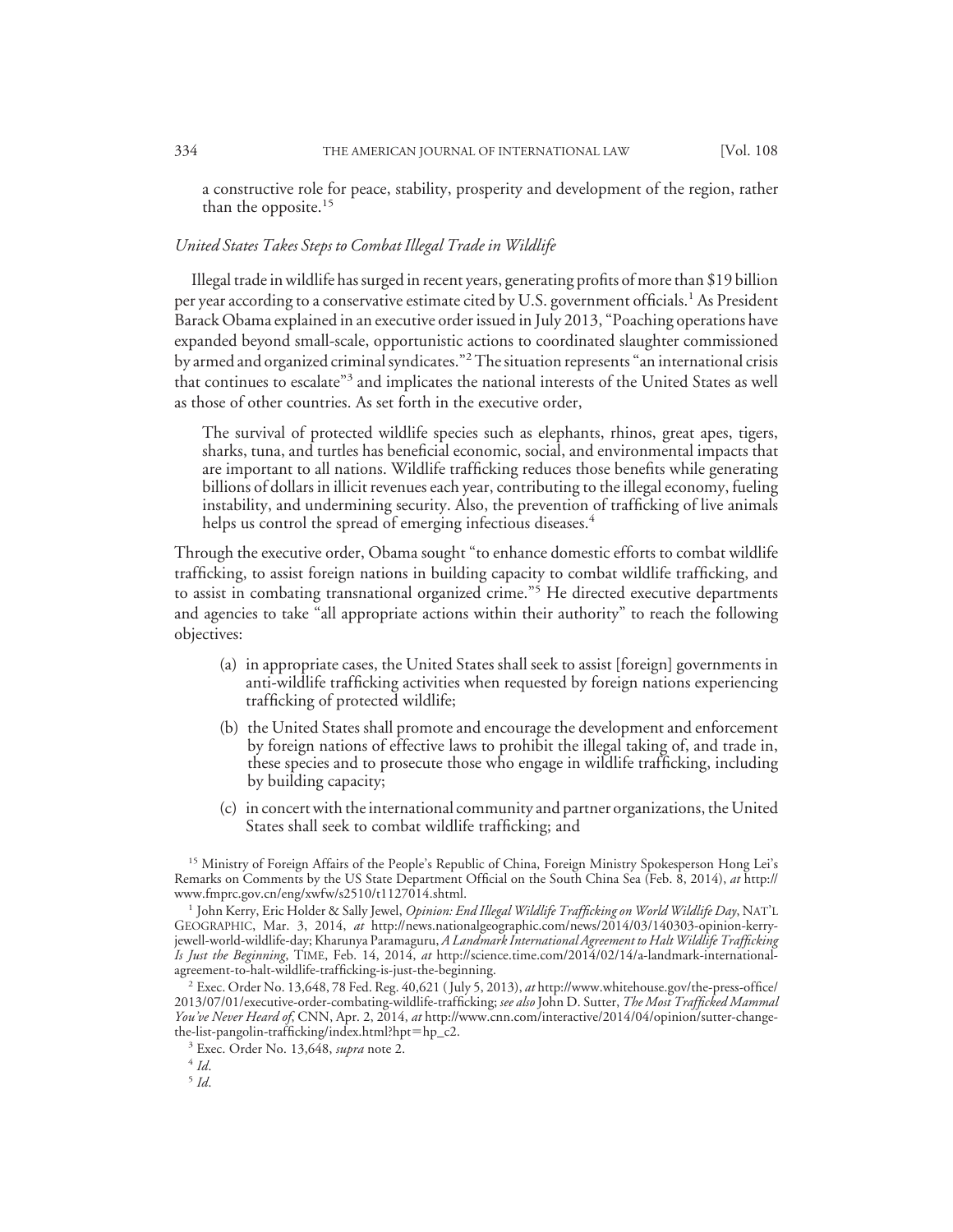(d) the United States shall seek to reduce the demand for illegally traded wildlife, both at home and abroad, while allowing legal and legitimate commerce involving wildlife.<sup>6</sup>

The executive order also established an interagency Presidential Task Force on Wildlife Trafficking to develop and implement a national strategy for combating wildlife trafficking.7 On February 11, 2014, the task force announced three strategic priorities: "(1) Strengthen enforcement; (2) Reduce demand for illegally traded wildlife; and (3) Build international cooperation, commitment, and public-private partnerships."<sup>8</sup>

That same day, theWhite House also announced a ban on the commercial trade of elephant ivory, declaring that "[t]he ban is the best way to help ensure that U.S. markets do not contribute to the further decline of African elephants in the wild."9 The U.S. Department of the Interior consequently publicized the specific steps that the U.S. Fish and Wildlife Service would take to implement a U.S. ban on commercial trade of elephant ivory.<sup>10</sup> The White House expressed hope that "other countries will join us in taking ambitious action to combat wildlife trafficking."<sup>11</sup>

These announcements immediately preceded the opening of a high-level conference on illegal trade in wildlife hosted by the United Kingdom on February 12–13, 2014. Forty-six nations, including the United States, participated.<sup>12</sup> At the conclusion of the conference, the participants adopted a declaration in which they announced their political commitment to take specific steps to address illegal trafficking in wildlife.<sup>13</sup> Excerpts follow:

[W]e commit ourselves and call upon the international community to providing the political leadership and practical support needed to take the following essential actions....

- *I. Support, and where appropriate undertake, effectively targeted actions to eradicate demand and supply for illegal wildlife products,* including but not limited to, raising awareness and changing behaviour....
- *II. Endorse the action of Governments which have destroyed seized wildlife products being traded illegally;* and encourage those Governments that have stockpiles of illegal products, particularly of high value items such as rhino horn or elephant ivory, to

<sup>8</sup> WHITE HOUSE, NATIONAL STRATEGY FOR COMBATING WILDLIFE TRAFFICKING 5 (Feb. 2014), at http:// www.fws.gov/home/feature/2014/trafficking/national-strategy-wildlife-trafficking.pdf.

<sup>9</sup> White House Press Release, Fact Sheet: National Strategy for Combating Wildlife Trafficking & Commercial Ban on Trade in Elephant Ivory (Feb. 11, 2014), *at* http://www.whitehouse.gov/the-press-office/2014/02/11/factsheet-national-strategy-combating-wildlife-trafficking-commercial-b.

<sup>10</sup> U.S. Dep't of Interior Press Release, Interior Announces Ban on Commercial Trade of Ivory as Part of Overall Effort to Combat Poaching, Wildlife Trafficking (Feb. 11, 2014), *at* http://www.doi.gov/news/pressreleases/ interior-announces-ban-on-commercial-trade-of-ivory-as-part-of-overall-effort-to-combat-poaching-wildlifetrafficking.cfm.

<sup>11</sup> White House Press Release, *supra* note 9.

<sup>12</sup> Adam Vaughan, *Global Accord on Combatting Illegal Wildlife Trade Agreed by 46 Nations*, GUARDIAN, Feb. 13, 2014, *at* http://www.theguardian.com/environment/2014/feb/13/global-accord-illegal-wildlife-trade-london-46-nations.

<sup>13</sup> London Conference on the Illegal Wildlife Trade, Declaration (Feb. 13, 2014), *at* https://www.gov. uk/government/uploads/system/uploads/attachment\_data/file/281289/london-wildlife-conferencedeclaration-140213.pdf.

<sup>6</sup> *Id.*

<sup>7</sup> *Id*.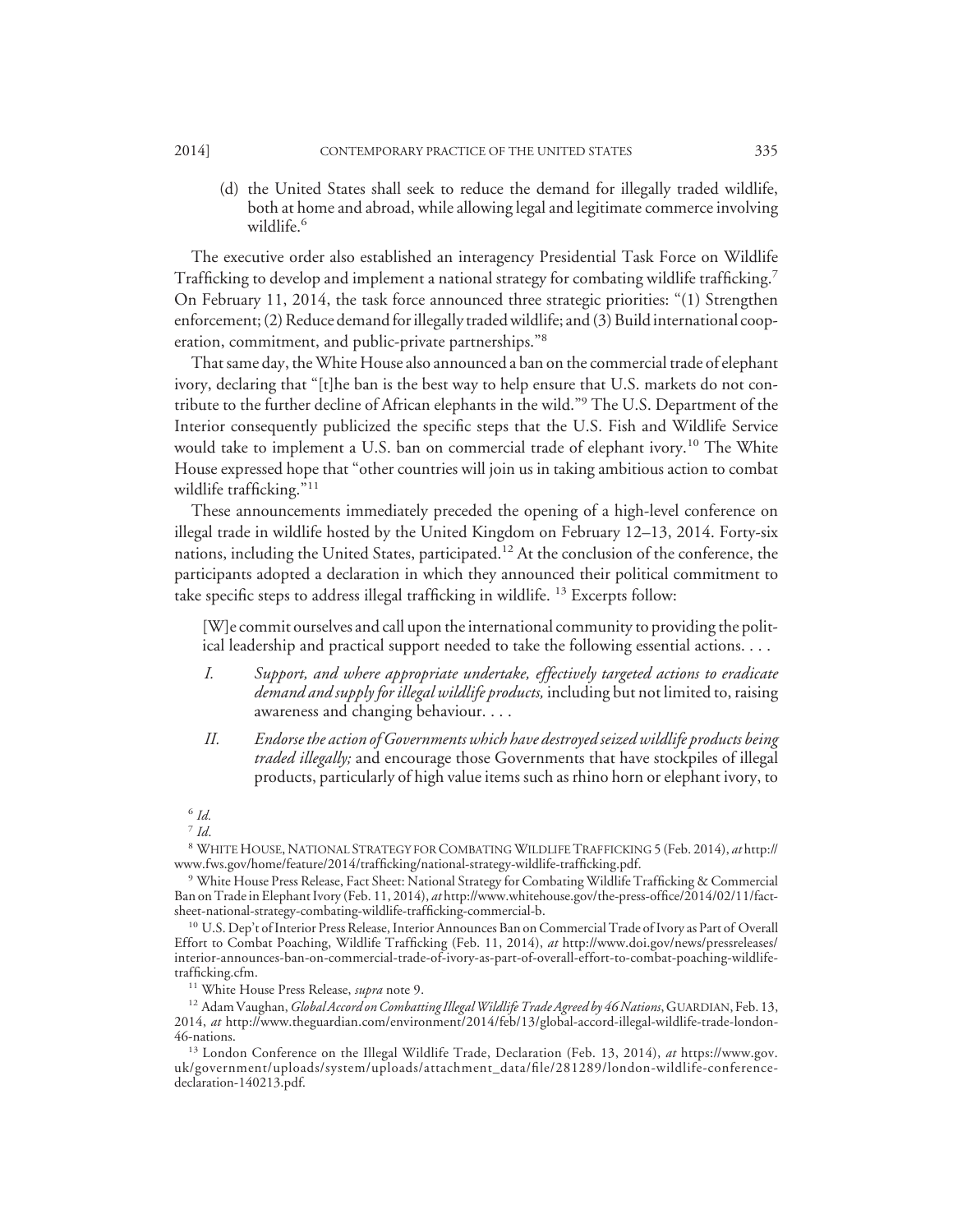destroy them and to carry out policy research on measures which will benefit conservation...

- *III. Renounce, as part of any Government procurement or related activity, the use of products from species threatened with extinction,*except for the purposes of bona fide scientific research, law enforcement, public education and other non-commercial purposes in line with national approaches and legislation.
- *IV. Take measures to ensure that the private sector acts responsibly, to source legally any wildlife products used within their sectors; and urge the private sector to adopt zero tolerance policies on corporate gifting or accepting of species threatened with extinction or products made from them.*
- ....

....

- *VIII. Address the problem of the illegal wildlife trade by adopting or amending legislation, as necessary, to criminalise poaching and wildlife trafficking, and related crimes including by ensuring such criminal offences are "serious crimes" within the UN Convention against Transnational Organized Crime* ....
- *X. Strengthen the legal framework and facilitate law enforcement* to combat the illegal wildlife trade and assist prosecution and the imposition of penalties that are an effective deterrent. As part of this, support the use of the full range of existing legislation and law enforcement deployed against other forms of organised crime. This should include, but not be limited to, the enforcement of legislation on money laundering, tax offences and asset recovery, corruption and illicit trafficking in other commodities such as narcotic drugs and firearms. Effective multidisciplinary enforcement should be used to ensure effective investigations and prosecutions, and to secure sentences that act as an effective deterrent.

....

*XVI. Strengthen cross-border and regional co-operation, through better co-ordination, and through full support for regional wildlife law enforcement networks.* This should include the sharing of operational intelligence and information, sharing information on forensic research and collaborating with relevant forensic research institutions, collaboration on enforcement activity (such as joint operations) and joint capacity building initiatives (such as training activities, transborder communication equipment and sharing of enforcement expertise and resources).

....

- *XVII. Recognise the negative impact of illegal wildlife trade on sustainable livelihoods and economic development*... *.*
- *XVIII. Increase capacity of local communities to pursue sustainable livelihood opportunities and eradicate poverty.* This includes promoting innovative partnerships for conserving wildlife through shared management responsibilities such as community conservancies, public-private partnerships, sustainable tourism, revenue-sharing agreements and other income sources such as sustainable agriculture. Governments should integrate measures to address illegal wildlife trade into development policy and planning, and the programming of development cooperation activities.<sup>14</sup>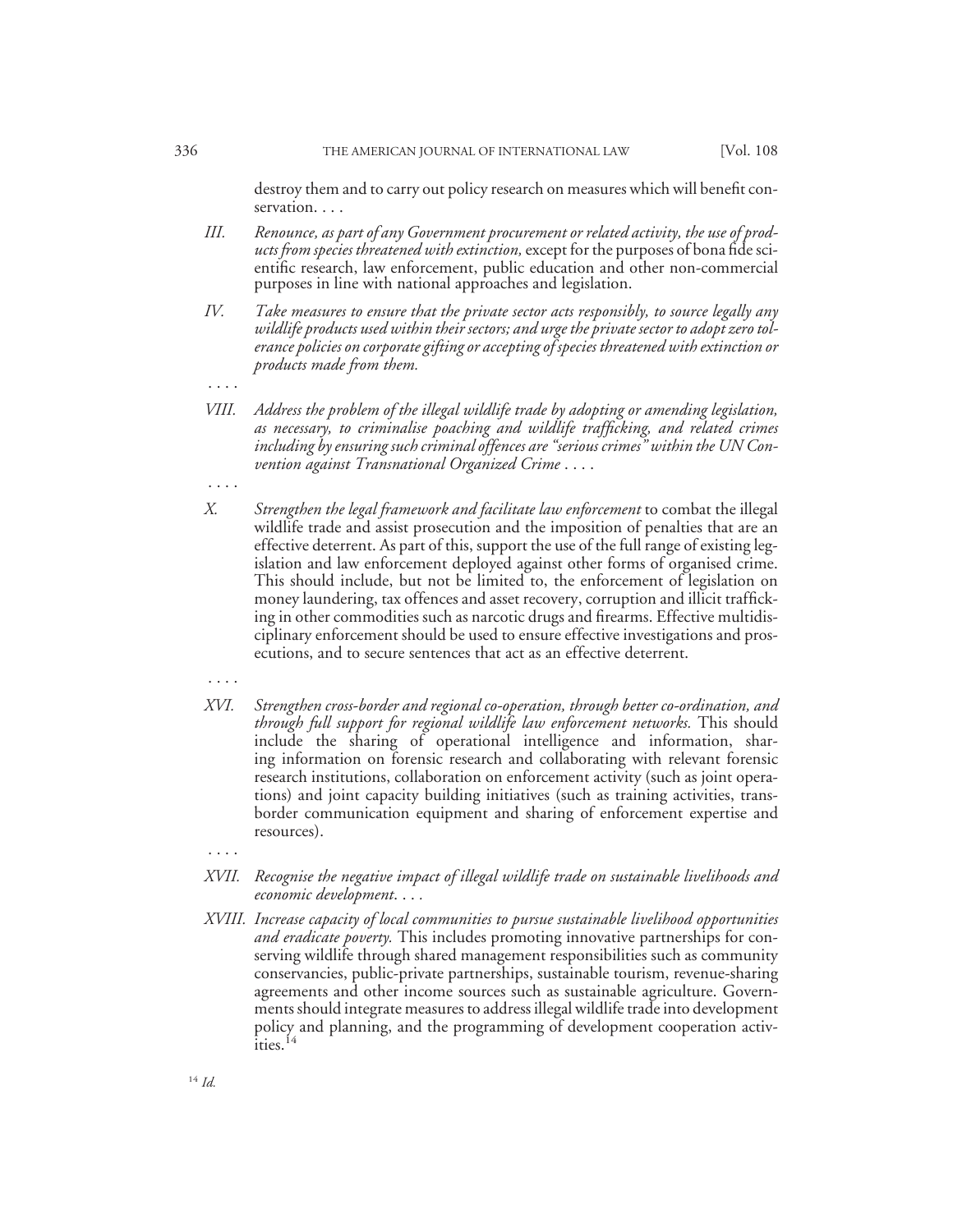Following the London conference, the U.S. Department of State commended the responses of both Togo, for sending "a strong message to the world . . . [by making] multiple seizures of illegal ivory, totaling more than four tons," and Vietnam, for announcing "a new national directive to combat the illicit trade in wildlife parts."<sup>15</sup>

#### INTERNATIONAL ECONOMIC LAW

*U.S. Compromises Facilitate Agreement on World Trade Organization's Bali Package; Question Remains Whether Bali Package Requires Congressional Approval*

The Bali Ministerial Conference of the World Trade Organization (WTO) concluded on December 7, 2013, with member states having reached agreement on a package of issues designed to improve trade efficiency, ensure food security in developing countries, and enhance development generally.<sup>1</sup> International observers described the Bali Package—a subset of issues from the Doha Round negotiations launched in 20012 —as the WTO's first trade reform deal since its creation in 1995.3 During his concluding statements at the conference, WTO Director-General Roberto Azevêdo lauded the agreement, proclaiming that "for the first time in our history, the WTO has truly delivered."<sup>4</sup> U.S. Trade Representative Michael Froman described the benefits of the agreement this way:

For a long time we have called the [Bali Package] a "win-win" agreement. It is good for both developed and developing Members alike.

The potential cost reduction of the trade facilitation measures in this agreement are estimated to be 10 percent for developed countries and around 15 percent for developing countries. Studies indicate that for every one percent in cost reduction, worldwide income increases by more than \$40 billion, 65 percent accruing to developing countries. Some studies estimate the trade facilitation agreement we've reached here tonight will result in global GDP gains of nearly \$1 trillion. That, my friends, is no small package.

Under this new agreement, a small business, including those in the United States, seeking to break into global markets and increase its export opportunities will be able to do so because it has faster, simpler, and less costly access to 159 economies.<sup>5</sup>

To enter into force, the Bali Package must now be adopted by two-thirds of the WTO's member states sitting as the WTO's General Council.<sup>6</sup> Because the package received unanimous support of the Bali Ministerial Conference—a body composed of representatives of all

<sup>4</sup> WTO Press Release, *supra* note 1.

<sup>6</sup> *See id.*; *see also* Marrakesh Agreement Establishing the World Trade Organization, Art. X, Apr. 15, 1994, 1867 UNTS 154, 33 ILM 1144 (1994), *available at* http://www.wto.org/english/docs\_e/legal\_e/04-wto.pdf [hereinafter

<sup>15</sup> U.S. Dep't of State Press Release, World Wildlife Day (Mar. 3, 2014), *at* http://www.state.gov/secretary/ remarks/2014/03/222804.htm.

<sup>1</sup> World Trade Organization Press Release, Days 3, 4 and 5: Round the Clock Consultations Produce 'Bali Package' (Dec. 7, 2013), *at* http://www.WTO.org/english/news\_e/news13\_e/mc9sum\_07dec13\_e.htm [hereinafter WTO Press Release].

<sup>2</sup> *Id.*

<sup>3</sup> *W.T.O. Reaches First Global Trade Deal*, N.Y. TIMES, Dec. 8, 2013, at A12; *see also* WTO Press Release, *supra* note 1.

<sup>5</sup> Office of the U.S. Trade Representative Press Release, Statement of U.S. Trade Representative Michael Froman following the 9th Ministerial Conference of the World Trade Organization (Dec. 6, 2013), *at* http://www. ustr.gov/about-us/press-office/press-releases/2013/December/Froman-statement-following-Ninth-Ministerial-Conference-WTO.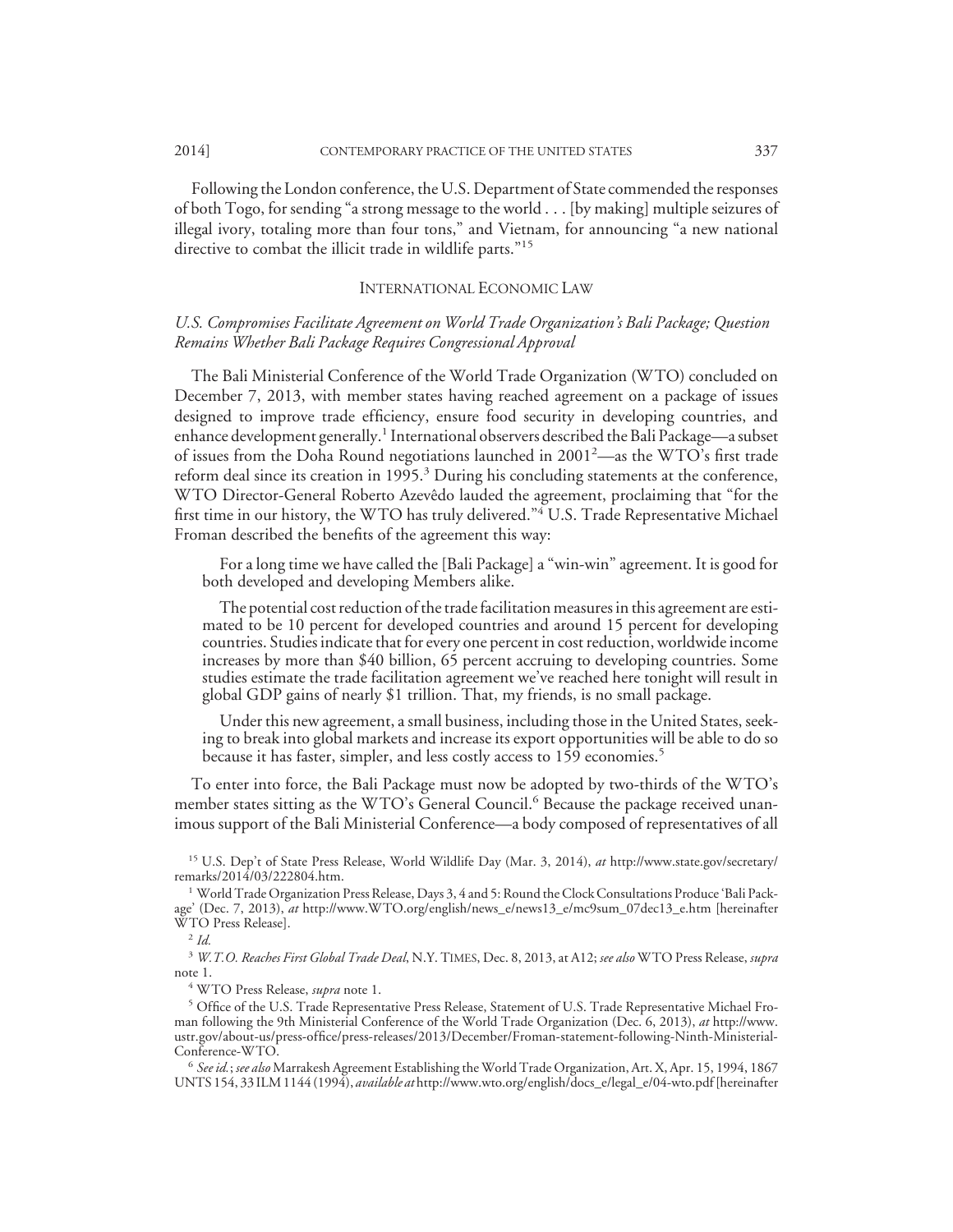W TO member states—it seems unlikely that meeting this adoption threshold will pose a problem.7 The W TO's press release from the conclusion of the Ministerial Conference stated that the Bali Package "will be checked and corrected to ensure the language is legally correct, aiming for the General Council to adopt it by 31 July 2014."8 The delay between the conference's approval and the council's final adoption reflects the member states' need to satisfy relevant constitutional requirements and procedures before submitting final acceptances.<sup>9</sup>

The most significant element of the Bali Package is its decision on trade facilitation.<sup>10</sup> This decision involves new commitments by members to "speed up customs procedures; make trade easier, faster and cheaper; provide clarity, efficiency and transparency; reduce bureaucracy and corruption, and use technological advances."11 W TO economists estimate the financial benefits of these reforms to be between "\$400 billion and \$1 trillion by reducing costs of trade by between 10% and 15%, increasing trade flows and revenue collection, creating a stable business environment and attracting foreign investment."12 Consistent with other components of the Bali Package that promote compliance by developing countries, the trade facilitation decision provides such countries with assistance to update infrastructure and train customs officials.<sup>13</sup>

The United States helped reach compromises with both India<sup>14</sup> and Cuba<sup>15</sup> that were integral to the conference's success. The crux of the dispute between the United States and India focused on India's extensive agricultural subsidies. India had taken the position that its subsidies—a central component of the country'sfood security programs—are necessary to provide food to its poor and support the country's farmers.<sup>16</sup> Under existing WTO law, such subsidies count towards the W TO's subsidy spending caps. India hoped to change that policy by creating a new exemption for subsidies issued in connection with food security programs.<sup>17</sup> India's proposal was subsequently endorsed by the G33, a group of thirty-three developing countries. At a meeting of the W TO's Trade Negotiations Committee in April 2013, U.S. Ambassador to the W TO Michael Punke expressed concern about this proposal:

Many in Geneva have expressed concerns about [the G33] proposal from the beginning, while also expressing willingness to consider the proposal with an open mind. For four months the United States and others have engaged extensively to learn more, even in the

<sup>8</sup> W TO Press Release, *supra* note 1.

<sup>9</sup> See PETER VAN DEN BOSSCHE & WERNER ZDOUC, THE LAW AND POLICY OF THE WORLD TRADE ORGA-NIZATION 140 (3d ed. 2013).

<sup>10</sup> W TO Press Release, *supra* note 1.

<sup>11</sup> *Id.*

<sup>12</sup> *Id.*

<sup>13</sup> *Id.*

<sup>14</sup> Howard Schneider, *A Wobbling W TO Lurches Forward with Trade Deal*, WASH. POST, Dec. 7, 2013, at A12. <sup>15</sup> *W.T.O. Reaches First Global Trade Deal*, *supra* note 3.

<sup>16</sup> *India to Take Tough Stand on Food Subsidy at W TO Bali Meet*, ECON. TIMES, Nov. 28, 2013, *at* http:// articles.economictimes.indiatimes.com/2013-11-28/news/44547159\_1\_wto-bali-food-subsidy-trade-facilitationagreement.

<sup>17</sup> *Id.*

Marrakesh Agreement]; *see also W TO: EU Hails Adoption of Bali Package*, VIEUWS, Dec. 9, 2013, at 1, *at* http:// www.vieuws.eu/eutradeinsights/wp-content/uploads/2013/12/N01-EU-trade-insights1.pdf.

<sup>7</sup> World Trade Organization, Whose W TO Is It Anyway? (2014), *at* http://www.wto.org/english/thewto\_e/ whatis\_e/tif\_e/org1\_e.htm.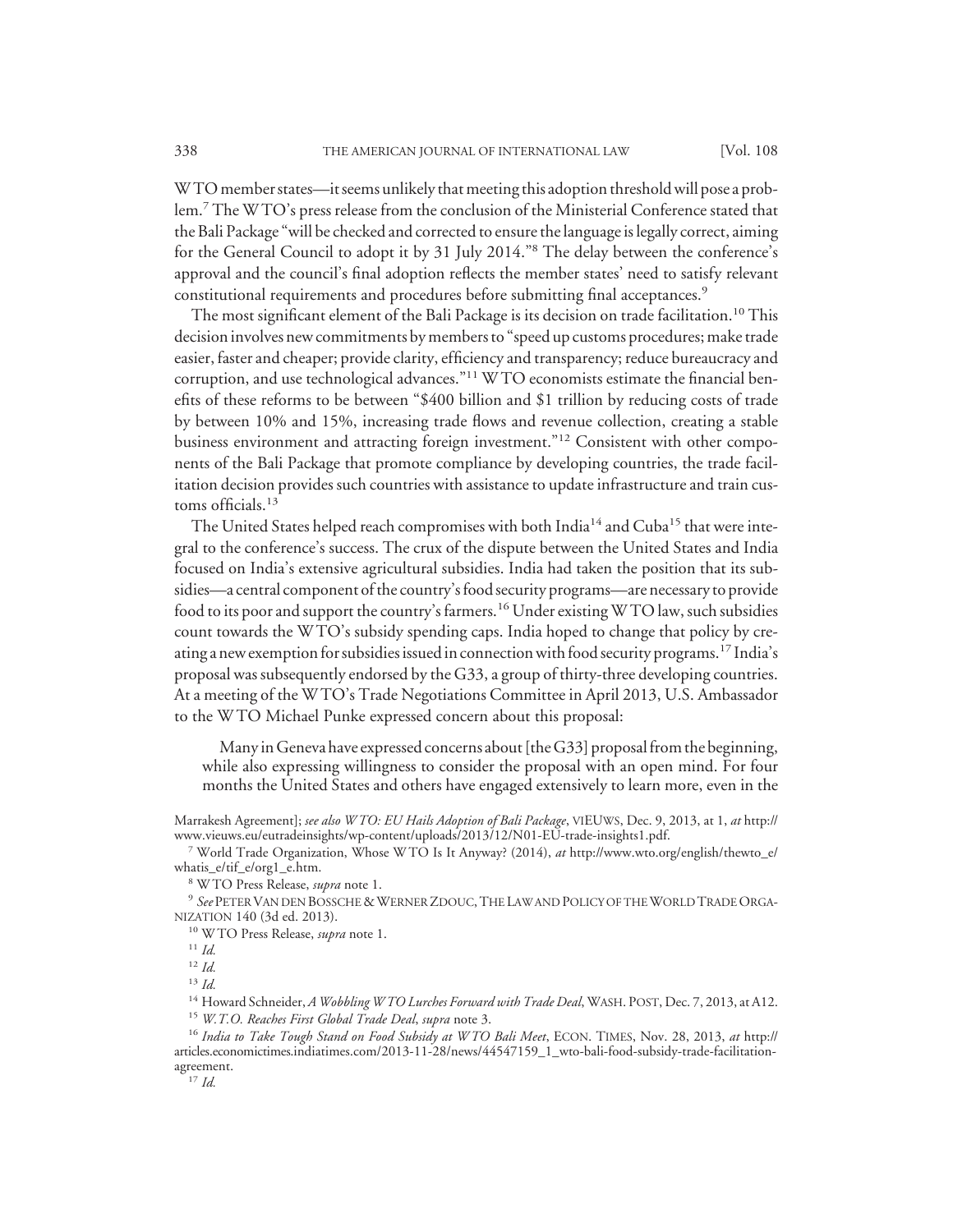face of incomplete information. But unfortunately these intensive discussions of the proposal have revealed more causes for concern, not fewer.

Frankly, the very essence of this proposal is confusing and concerning. Since the beginning of the Doha Round, developing countries have made clear that they view disciplines for the reduction of trade-distorting agriculture subsidies as one of the fundamental goals of the Round.

Instead of creating new disciplines to reduce agriculture subsidies, the G33 proposal represents a step back from existing Uruguay Round disciplines— creating a new loophole for potentially unlimited trade-distorting subsidies.

This new loophole, moreover, will be available only to a few emerging economies with the cash to use it. Other developing countries will accrue no benefit—and in fact will pay for the consequences.<sup>18</sup>

To overcome an impasse at the Bali Conference, however, the United States ultimately supported an interim solution that it had initially opposed.<sup>19</sup> The solution—a victory for India20—protects public stockpiling programs for food security from legal scrutiny in the immediate future but establishes a working group charged with "produc[ing] a permanent solution in four years."<sup>21</sup>

Negotiations on the Bali Package were nearly complete when Cuba, supported by Bolivia, Nicaragua, and Venezuela, threatened to veto any agreement that did not help to terminate the long-standing U.S. embargo on Cuba.<sup>22</sup> Trade diplomats noted that Cuba had been making this same demand for decades.<sup>23</sup> After the United States agreed to insert a sentence reaffirming the principle of nondiscrimination for goods in transit, Cuba withdrew its veto threat.<sup>24</sup>

With international negotiations completed, one key question is whether congressional approval is required before the United States can take on the new international obligations in the Bali Package. Traditionally, trade agreements are treated as congressional-executive agreements that require a majority vote of each house for approval.<sup>25</sup> Obama may face an uphill battle to smooth the way for trade agreements in Congress at this time.<sup>26</sup> Just one day after Obama referenced the possibility of fast-track legislation in his State of the Union address, Senator Harry Reid voiced his opposition to such legislation.<sup>27</sup>

<sup>18</sup> Office of the U.S. Trade Representative Press Release, Statement by U.S. Ambassador to the WTO Michael Punke at a Meeting of the Trade Negotiations Committee at the World Trade Organization (Apr. 11, 2013), *at* http://www.ustr.gov/about-us/press-office/speeches/transcripts/2013/april/amb-punke-statement-wto-tnc.

<sup>19</sup> *See* Schneider, *supra* note 14, at A12.

<sup>20</sup> *W.T.O. Reaches First Global Trade Deal*, *supra* note 3.

<sup>21</sup> W TO Press Release, *supra* note 1.

<sup>22</sup> *W.T.O. Reaches First Global Trade Deal*, *supra* note 3; Randy Fabi, *Historic Global Trade Deal on Ice as Cuba Holds Out*, REUTERS, Dec. 7, 2013, *at* http://in.reuters.com/article/2013/12/06/trade-wto-idINDEE9B50 4420131206.

<sup>23</sup> Fabi, *supra* note 22.

<sup>24</sup> W TO Press Release, *supra* note 1.

<sup>25</sup> JANEM. SMITH, DANIELT. SHEDD& BRANDON J.MURRILL,CONG. RESEARCH SERV., Rep. No. 97-896, WHY CERTAIN TRADE AGREEMENTS ARE APPROVED AS CONGRESSIONAL-EXECUTIVE AGREEMENTS RATHER THAN TREATIES 1– 4 (2013), *available at* http://www.fas.org/sgp/crs/misc/97-896.pdf.

<sup>26</sup> Howard Schneider, *Obama Initiatives Encounter Resistance in Both Parties*, WASH. POST, Jan. 30, 2014, at A6. <sup>27</sup> *See id.*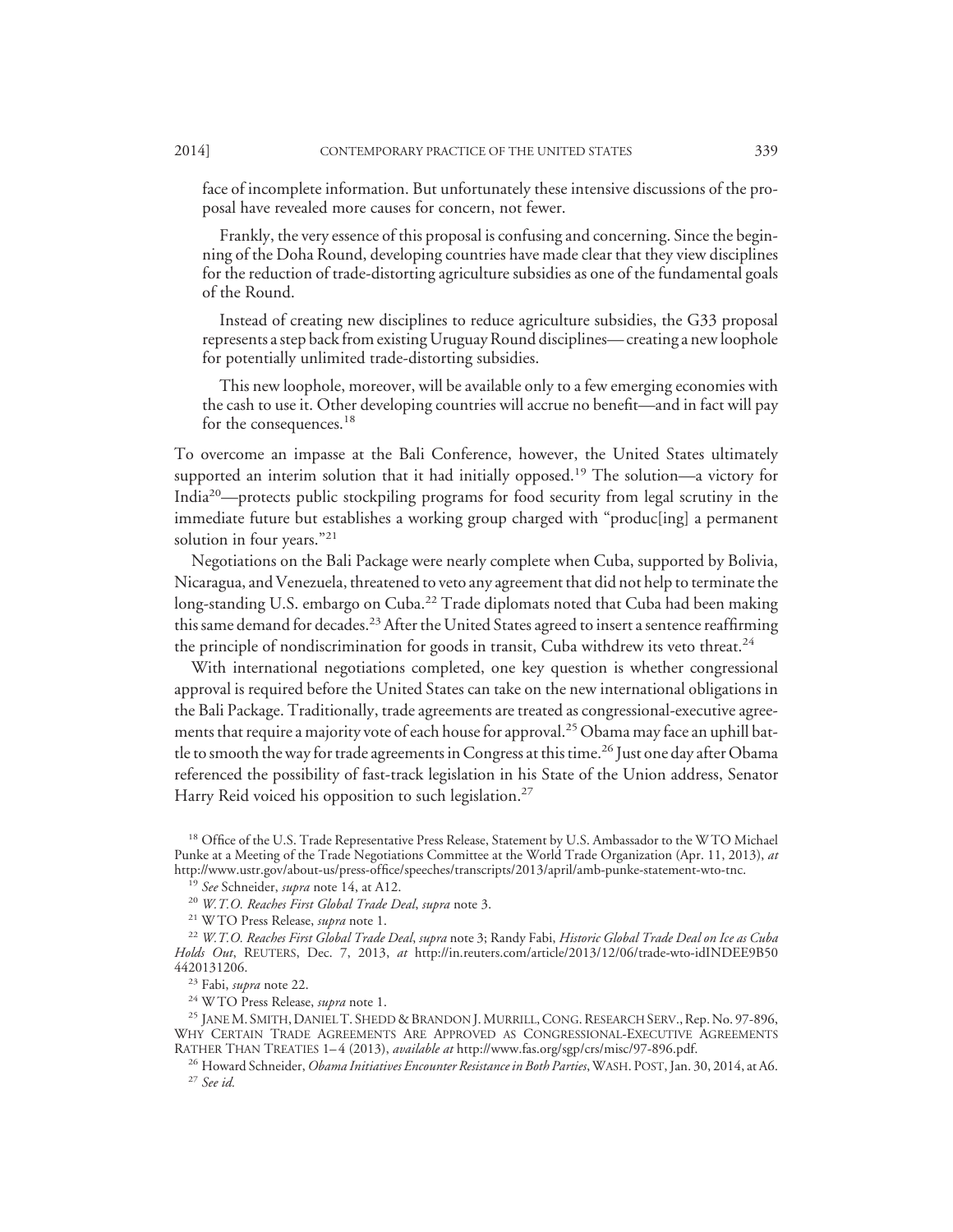Punke had earlier expressed the Obama administration's view that congressional approval of the Bali Package is unnecessary: "That's something that, as always, is part of a conversation that we have domestically with our Congress. . . . Our analysis of the trade facilitation agreement is that it can be effectuated through administrative means and would not require legislation to put it into force."<sup>28</sup> At a minimum, this statement indicates the administration's view that no additional congressional action is necessary to allow the United States to *comply* with the obligations in the Bali package. But it does not clarify whether the administration believes that congressional approval for these new international trade obligations is simply unnecessary or whether the administration believes that ex ante congressional approval has already been extended through existing legislation applicable to this case.<sup>29</sup> Some commentators have suggested that Congress's earlier approval of the W TO's Marrakesh Agreement, the organization's founding document, is sufficient. That theory relies on the fact that Article X of the Marrakesh Agreement sets out an amendment procedure requiring unanimity or a two-thirds vote—depending on the subject matter—of the WTO's member states.<sup>30</sup> Because this amendment procedure is part of the Marrakesh Agreement, Congress could be seen as having provided ex ante approval for future amendments made pursuant to Article X.<sup>31</sup> Assuming the Bali Package secures the required two-thirds approval of the member states,<sup>32</sup> it could well be characterized as an amendment to the Marrakesh Agreement.<sup>33</sup>

#### USE OF FORCE AND ARMS CONTROL

#### *Destruction of Syrian Chemical Arms Delayed*

Pursuant to Security Council Resolution 2118, the United Nations and the Organisation for the Prohibition of Chemical Weapons (OPCW) continued their efforts to identify and destroy Syria's chemical weapons arsenal.<sup>1</sup> In late December, OPCW Director-General Ahmet Uzümcü reported that plans were underway to transport the chemicals out of Syria for destruction but "cautioned that time schedules have been disrupted by a combination of security concerns, clearance procedures in international transit, and even inclement weather conditions."<sup>2</sup> As the deadline of December 31, 2013, for destruction of the most critical chemicals

<sup>&</sup>lt;sup>28</sup> U.S. Ambassador to the WTO Michael Punke, Office of the U.S. Trade Representative Press Conference, Meeting of the Trade Negotiations Committee at the World Trade Organization (Dec. 7, 2013), *at* http:// www.wtomc9.org/mc9\_webcast\_pressconf\_e.php (audio feed at 17:10).

<sup>29</sup> *Cf*. John R. Crook, Contemporary Practice of the United States, 107 AJIL 208, 210 (2013) (describing the view of former State Department legal adviser Harold Koh that the executive branch had authority to conclude the Anti-Counterfeiting Trade Agreement even though "Congress did not *expressly* pre-authorize this particular agreement"); *see also* Marrakesh Agreement, *supra* note 6, Art. X.

<sup>30</sup> Marrakesh Agreement, *supra* note 6, Art. X.

<sup>31</sup> Julian Ku, *Does the U.S. Congress Have to Approve the New W TO Agreement? Apparently Not.*, OPINIO JURIS (Dec. 9, 2013), *at* http://opiniojuris.org/2013/12/09/u-s-congress-approve-new-wto-agreement-apparently.

<sup>32</sup> *W TO: EU Hails Adoption of Bali Package*, *supra* note 6, at 1.

<sup>33</sup> Ku, *supra* note 31.

<sup>&</sup>lt;sup>1</sup> See John R. Crook, Contemporary Practice of the United States, 107 AJIL 900, 905–07 (2013) (quoting SC Res. 2118 (Sept. 27, 2013)).

<sup>2</sup> Organisation for the Prohibition of Chemical Weapons [OPCW] Press Release, Executive Council Receives Destruction Plan for Syrian Chemicals (Dec. 18, 2013), *at* http://www.opcw.org/news/article/executive-councilreceives-destruction-plan-for-syrian-chemicals.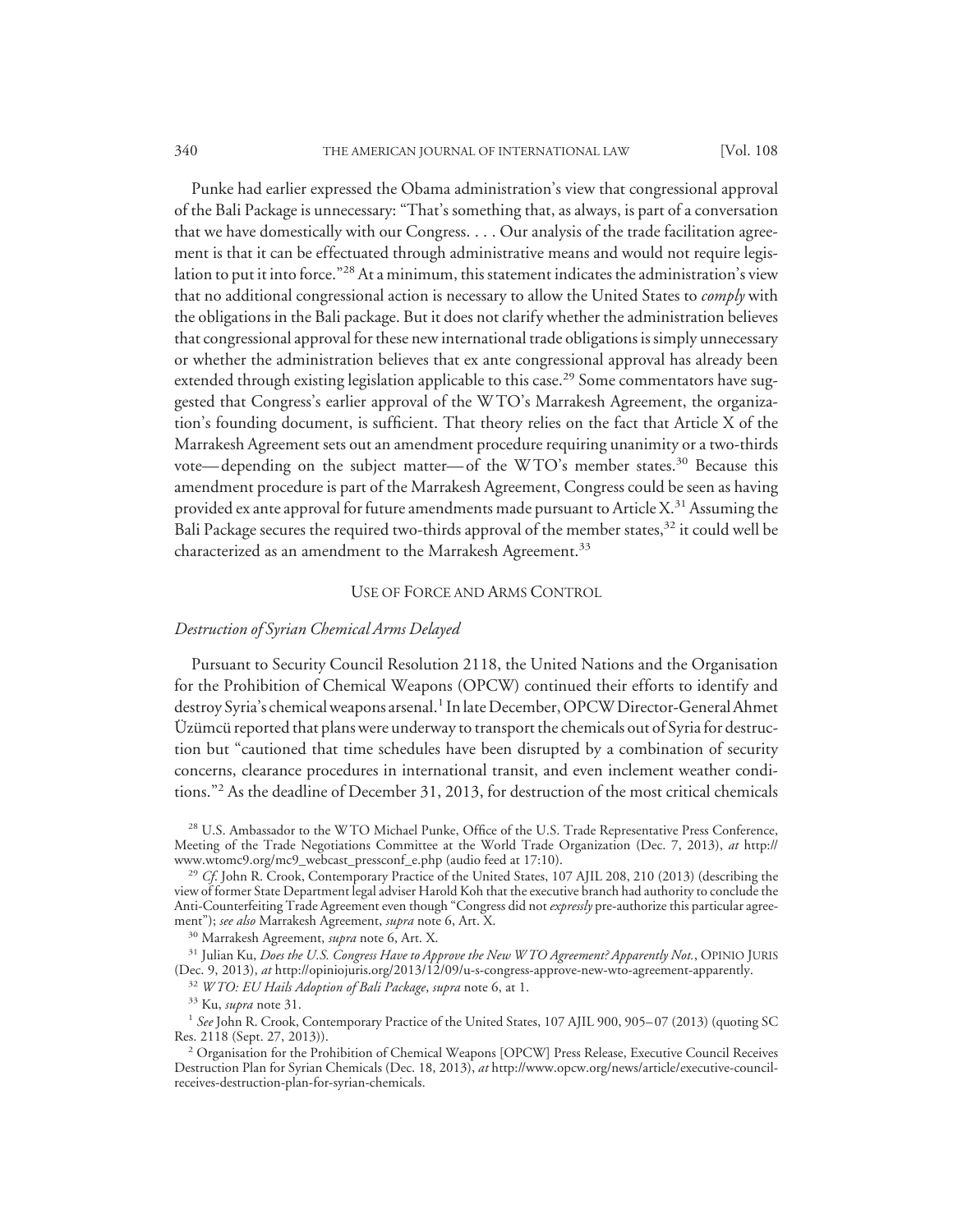approached, the OPCW conceded that it was "unlikely" that Syria would transport the chemicals in time.<sup>3</sup> The U.S. Department of State acknowledged that it was "an ambitious timeline" but cited "significant progress" in reaching the ultimate goal of "complete destruction" by June 30, 2014.<sup>4</sup> The first shipment of chemicals left from the Syrian port of Latakia on a Danish vessel on January 7, 2014.<sup>5</sup>

Despite the delays, international assistance continued apace. Russia sent fifty trucks and twenty-five armored vehicles to Latakia to help with transportation.<sup>6</sup> The United States readied a military ship, the MV *Cape Ray*, to assist in the destruction of the chemicals, with Russia and China providing security in Syrian territorial waters.<sup>7</sup> The United Kingdom prepared to destroy some of the precursor chemicals, and Germany agreed to dispose of 370 metric tons of effluent that would be generated when the Syrian mustard gas undergoes hydrolysis on the *Cape Ray*. <sup>8</sup> In late January, the OPCW confirmed that Italy had agreed to allow the chemicals to be loaded onto the *Cape Ray* at the port of Gioia Tauro.<sup>9</sup> Fourteen private firms from eleven countries—Belgium, China, Finland, France, Germany, Russia, Saudi Arabia, Spain, Switzerland, the United Kingdom, and the United States—submitted tenders to the OPCW for the destruction of 500 metric tons of Syrian commodity chemicals, and contracts were awarded to companies from Finland and the United States.<sup>10</sup>

By the end of January 2014, however, the United States and the OPCW had become impatient with continued Syrian delays. The U.S. Department of State said that it was "deeply concerned about the failure of the Government of Syria to transport to the port of Latakia all of the chemical agents and precursors as mandated by UN Security Council Resolution 2118 and the OPCW Executive Council decisions," noting that the regime "ha[d] moved less than 5 percent of the chemicals to the port."<sup>11</sup> Üzümcü said that "[w]ays and means must

<sup>6</sup> David M. Herszenhorn & Anne Barnard, *Russia Sends Vehicles to Syrian Port to Aid in Removal of Chemical Weapons Stockpile*, N.Y. TIMES, Dec. 24, 2013, at A9.

<sup>7</sup> U.S. Dep't of State Daily Press Briefing No. 1 ( Jan. 2, 2014), *at* http://www.state.gov/r/pa/prs/dpb/2014/01/ 219269.htm#syria.

<sup>8</sup> *Id.*; OPCW Press Release, Germany to Destroy Effluent from Syrian Chemicals ( Jan. 9, 2014), *at* http:// www.opcw.org/news/article/germany-to-destroy-effluent-from-syrian-chemicals.

<sup>9</sup> OPCW Press Release, Trans-loading of Syrian Chemicals to Be Undertaken at Port of Gioia Tauro in Italy (Jan. 16, 2014), *at* http://www.opcw.org/news/article/trans-loading-of-syrian-chemicals-to-be-undertaken-at-port-ofgioia-tuaro-in-italy.

<sup>11</sup> U.S. Dep't of State Daily Press Briefing No. 19 ( Jan. 30, 2014), *at* http://www.state.gov/r/pa/prs/dpb/2014/ 01/221045.htm#DEPARTMENT.

<sup>3</sup> OPCW Press Release, Statement by the Director-General (Dec. 28, 2013), *at* http://www.opcw.org/news/ article/statement-by-the-director-general-6; OPCW Executive Council, Decision on Detailed Requirements for the Destruction of Syrian Chemical Weapons and Syrian Weapons Production Facilities, OPCW Doc. EC-M-34/ DEC.1 (Nov. 15, 2013), at https://www.opcw.org/index.php?eID=dam\_frontend\_push&docID=16875 (setting deadline of December 31, 2013).

<sup>4</sup> U.S. Dep't of State Daily Press Briefing No. 210 (Dec. 30, 2013), *at* http://www.state.gov/r/pa/prs/dpb/2013/ 12/219160.htm#syria.

<sup>5</sup> OPCW Press Release, First Priority Chemicals in Syria Transported to Latakia and Removed from the Country ( Jan. 7, 2014), *at* http://www.opcw.org/news/article/first-priority-chemicals-in-syria-transported-to-latakia-andremoved-from-the-country*.*

<sup>&</sup>lt;sup>10</sup> See OPCW Press Release, OPCW Receives Tenders from 14 Private Firms to Destroy Syrian Commodity Chemicals and Effluents ( Jan. 20, 2014), *at* http://www.opcw.org/news/article/opcw-receives-tenders-from-14 private-firms-to-destroy-syrian-commodity-chemicals-and-effluents; OPCW Press Release, OPCW Awards Contracts to Two Companies for Destruction of Syrian Chemicals and Effluents (Feb. 14, 2014), *at* http://www. opcw.org/news/article/opcw-awards-contracts-to-two-companies-for-destruction-of-syrian-chemicals-andeffluents.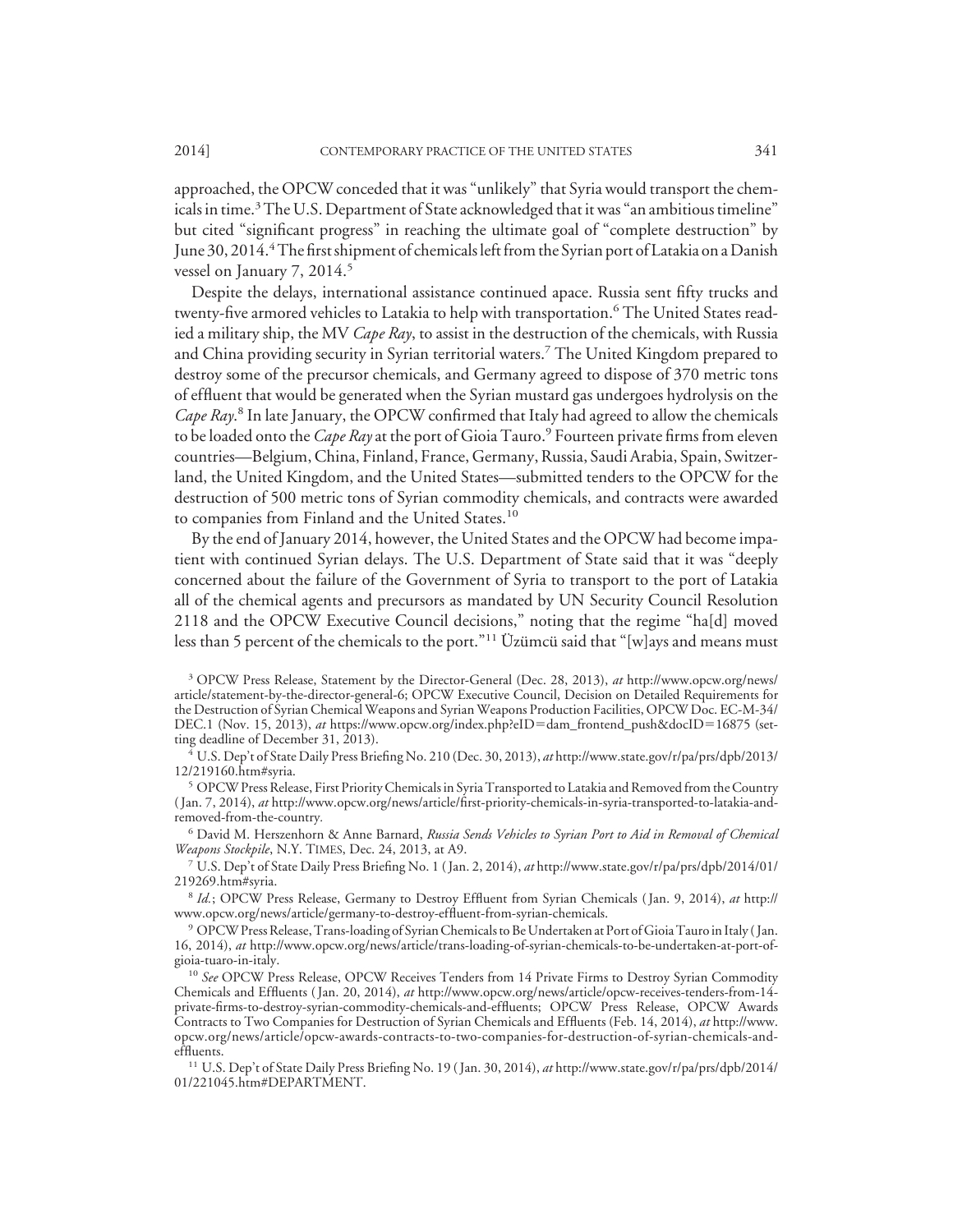be found to establish continuity and predictability of shipments to assure . . . that the programme, while delayed, is not deferred."<sup>12</sup> Despite these criticisms, shipments continued in February and March. Danish and Norwegian cargo vessels left Latakia on January 27 with a second shipment of chemical weapon materials, and a third shipment left on February 10.<sup>13</sup> A major consignment of mustard gas was then removed for destruction on the *Cape Ray* on February 26.<sup>14</sup>

As shipments continued, Syria requested a further postponement of the final deadline to mid-May.<sup>15</sup> U.S. Permanent Representative to the OPCW Robert Mikulak lamented that "the Syrian Government continues to put its energy into excuses, instead of actions," and stressed the need for compliance with Security Council Resolution 2118.<sup>16</sup> With the support of Russia,<sup>17</sup> Syria eventually proposed to remove all chemicals by the end of April, even as the OPCW estimated that only 26 percent of the total chemicals had been removed by early March.<sup>18</sup> The OPCW Executive Council responded by "request[ing]" that Syria "continue systematic, predictable and substantial movements . . . in order to complete removal in the shortest possible time."<sup>19</sup> By March 20, eleven consignments of chemicals had been transported, amounting to nearly half of Syria's stockpile.<sup>20</sup> Secretary of State John Kerry described this milestone as "significant" but noted that the United States was "convinced that if Syria wanted to, they could move faster. And we believe it is imperative to achieve this goal and to move as rapidly as possible because of the challenges on the ground."21

<sup>14</sup> OPCW Press Release, Consignment of Sulfur Mustard Delivered to Latakia and Removed from Syria (Feb. 26, 2014), *at* http://www.opcw.org/news/article/consignment-of-sulfur-mustard-delivered-to-latakia-and-removedfrom-syria.

<sup>15</sup> Rick Gladstone, Syrians Seek New Delay in Exporting of Chemicals, N.Y. TIMES, Feb. 22, 2014, at A6.

<sup>16</sup> U.S. Dep't of State Press Release, Robert Mikulak, U.S. Permanent Representative to the OPCW, Statement to the Thirty-Ninth Meeting of the Executive Council (Feb. 21, 2014), *at* http://www.state.gov/t/avc/rls/2014/ 221891.htm.

<sup>&</sup>lt;sup>12</sup> OPCW Press Release, Director-General: Need to "Pick Up Pace" in Removing Chemicals from Syria (Jan. 31, 2014), *at* http://www.opcw.org/news/article/director-general-need-to-pick-up-pace-in-removing-chemicalsfrom-syria-1.

<sup>&</sup>lt;sup>13</sup> OPCW-UN Joint Mission Press Release, Further Removal of Chemical Weapons Materials from the Syrian Arab Republic ( Jan. 27, 2014), *at* http://opcw.unmissions.org/CommunicationsCentre/Newsroom/PressReleases andBulletins/tabid/193/ctl/Details/mid/635/ItemID/136/Default.aspx; OPCW Press Release, OPCW-UN Joint Mission: Removal and Elimination ofChemicalWeaponsMaterial (Feb. 10, 2014), *at* http://www.opcw.org/news/ article/opcw-un-joint-mission-statement-removal-and-elimination-of-chemical-weapons-material.

<sup>17</sup> *Syria Chemical Weapons 'Could Go in a Month*,*'* AL JAZEERA, Mar. 14, 2014, *at* http://www.aljazeera.com/ news/middleeast/2014/03/syria-chemical-weapons-could-go-month-201431452653715794.html.

<sup>&</sup>lt;sup>18</sup> OPCW Press Release, Syria Submits Revised Proposal to OPCW for Removal of Chemicals and Accelerates Pace of Deliveries to Latakia (Mar. 4, 2014), *at* http://www.opcw.org/news/article/syria-submits-revised-proposalto-opcw-for-removal-of-chemicals-and-accelerates-pace-of-deliveries-t.

<sup>&</sup>lt;sup>19</sup> OPCW Executive Council, Report of the Seventy-Fifth Session of the Executive Council, OPCW Doc. EC-75/2 (Mar. 7, 2013), *available at* https://www.opcw.org/index.php?eID-dam\_frontend\_push&docID  $= 17165.$ 

<sup>&</sup>lt;sup>20</sup> OPCW Press Release, More Movement of Chemicals out of Syria Boosts Removals to Half of Stockpile (Mar. 20, 2014), *at* http://www.opcw.org/news/article/more-movement-of-chemicals-out-of-syria-boostsremovals-to-half-of-stockpile.

<sup>&</sup>lt;sup>21</sup> U.S. Dep't of State Press Release, John Kerry, Sec'y of State, Remarks with OPCW Director-General Ahmet Uzumcu Before Their Meeting (Mar. 24, 2014), *at* http://www.state.gov/secretary/remarks/2014/03/ 223845.htm.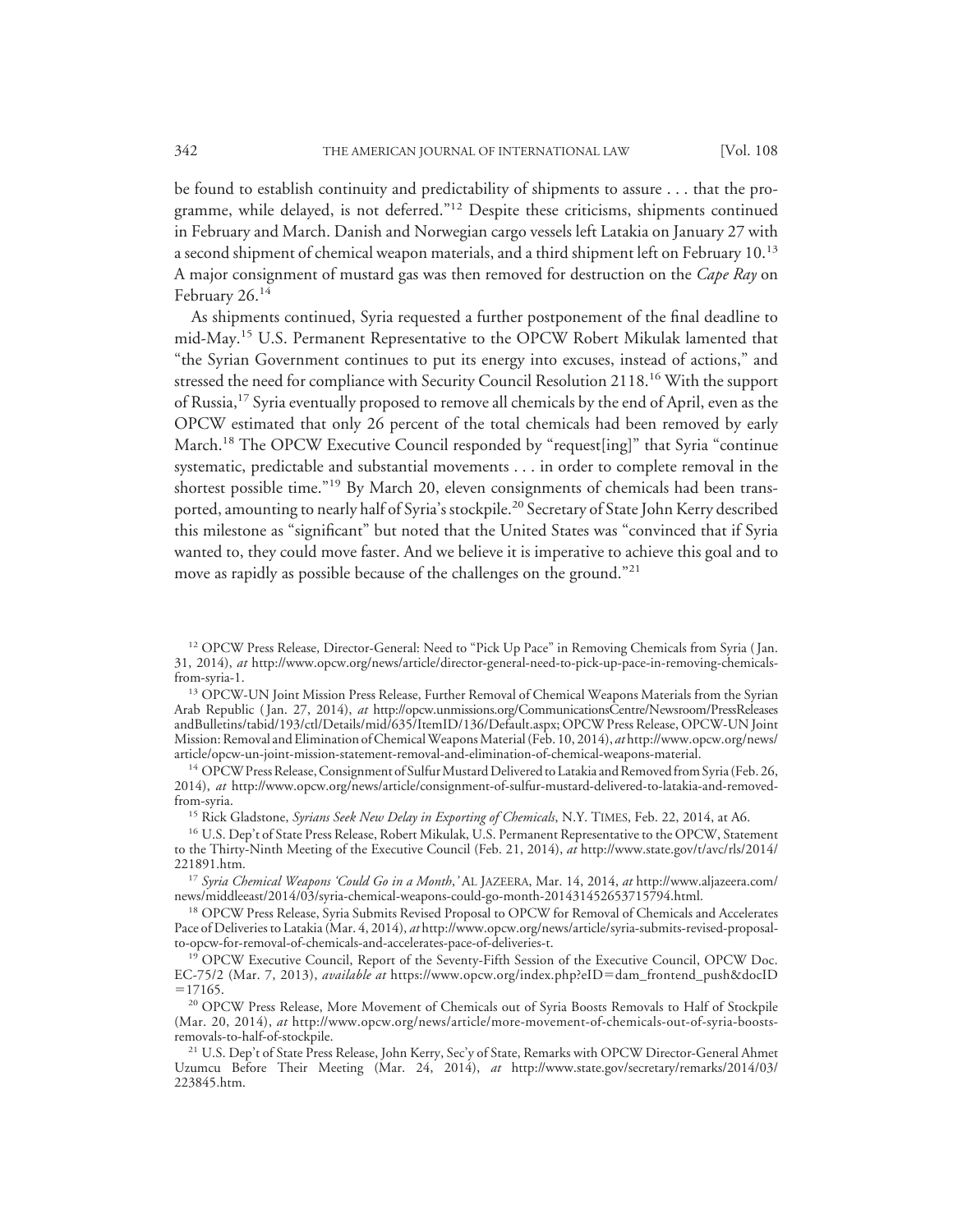#### *Iran Nuclear Agreement Is Implemented Notwithstanding Expressions of Distrust by Iran and the U.S. Congress*

On November 23, 2013, the United States and the other permanent members of the UN Security Council plus Germany  $(P5+1)$  reached an interim agreement with Iran to curb Iran's nuclear enrichment activities in exchange for a temporary suspension of some economic sanctions imposed on Iran.<sup>1</sup> Shortly afterwards, the U.S. Congress began considering legislation that would impose new sanctions on Iran if Iran failed to implement that agreement.<sup>2</sup> President Barack Obama objected to the new legislation and promised to veto it on the ground that it would derail the agreement.<sup>3</sup> On December 25, 2013, Iran's parliament introduced a bill that would require the Iranian government to increase uranium enrichment to 60 percent if the United States imposed new sanctions on Iran.<sup>4</sup>

On January 1, 2014, Iran added two members of Parliament to the supervisory council responsible for monitoring the Iranian nuclear negotiating team in an effort to "prevent misunderstandings by the Americans."5 The two new members are known as conservative hardliners who are suspicious of the West. Although the precise role of the supervisory council has not been made public, the council now includes one representative from President Hassan Rouhani's government, one from the judiciary, one from the Atomic Energy Organization of Iran, and three members of Parliament. Some analysts believe that the additional parliamentary members were added to the supervisory council to ensure that any ensuing permanent nuclear deal will be able to garner subsequent approval by the Parliament. Other analysts think that the personnel move makes it less clear whether the negotiation team has been fully authorized by Ayatollah Ali Khamenei to make deals with its counterparts.<sup>6</sup>

In a speech on January 9, 2014, Khamenei condemned the United States for human rights abuses and for its threat of economic sanctions even in the face of the impending implementation of the interim nuclear deal. He noted:

[The United States] think[s] that because they imposed sanctions on Iran, it was forced to come to the negotiating table. But this was not the case. Before they said such things, we had announced that the Islamic Republic would negotiate—whenever it thinks it is expedient—with this Satan on specific issues in order to eradicate its evil deeds and solve the problems. This does not mean that the Iranian nation has become desperate. This has never been the case.

One of the blessings of the recent negotiations was that the enmity of the Americans and the officials of the government of the United States of America towards Iran and the Iranians, and towards Islam and Muslims became clear to everyone. Everyone realized this....

<sup>2</sup> *See id.* at 114.

<sup>1</sup> *See*Kristina Daugirdas & Julian Davis Mortenson, Contemporary Practice of the United States, 107 AJIL 109, 109 (2014).

<sup>&</sup>lt;sup>3</sup> See id. at 114-15.

<sup>4</sup> Ali Akbar Dareini, *Iran Lawmakers Introduce Uranium-Enrichment Bill*, ASSOCIATED PRESS, Dec. 25, 2013, *at* http://bigstory.ap.org/article/iran-lawmakers-introduce-uranium-enrichment-bill.

<sup>5</sup> Thomas Erdbrink, *2 Conservatives Join Iran Nuclear Panel*, N.Y. TIMES, Jan. 2, 2014, at A7.

 $6$   $Id.$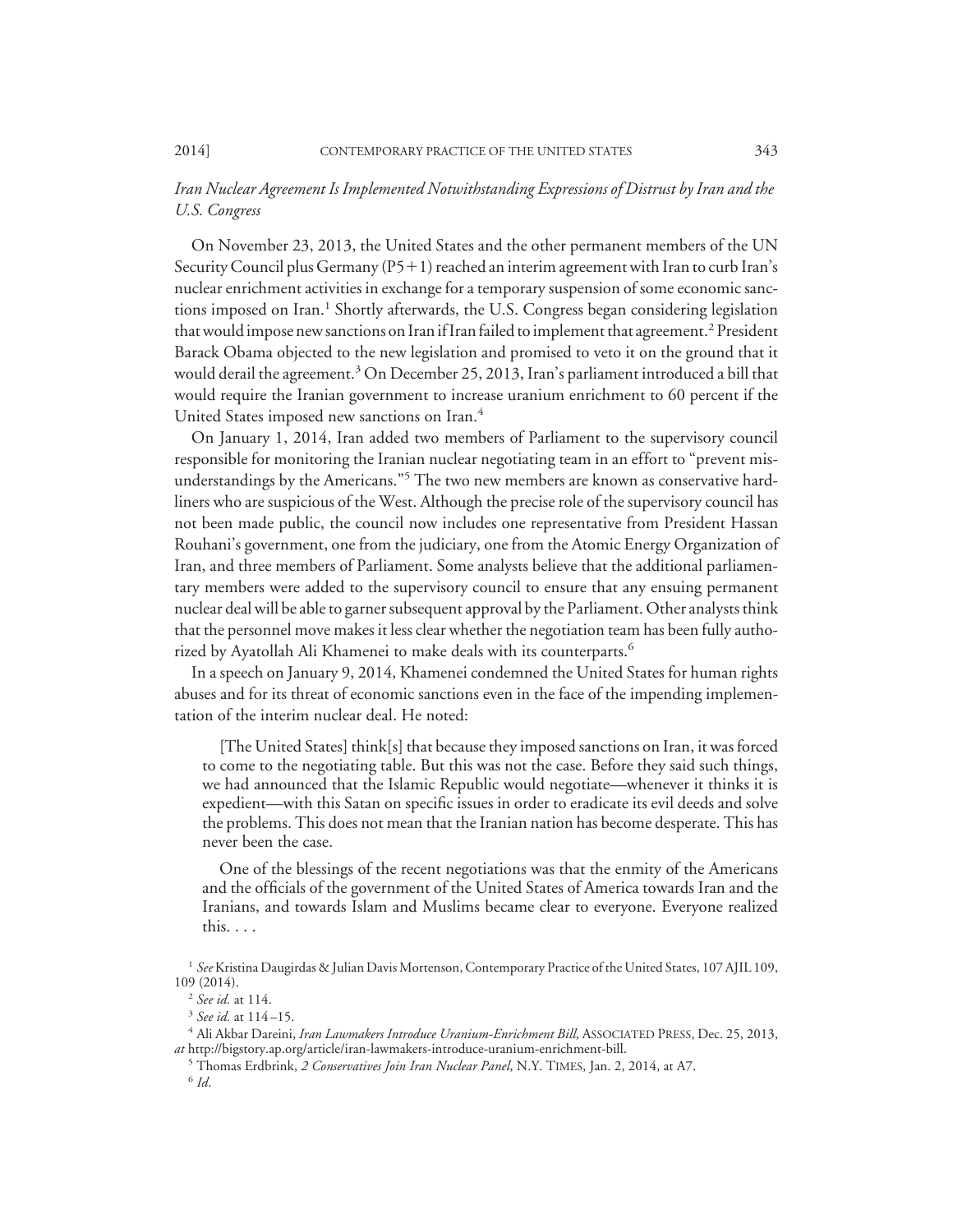Their enmity and incapability has become clear and they are desperately trying to do this and that in the present time. Their political personalities, their newspapers and their political parties are showing their personal and old grudges, as they have shown it over the last 30 years with different words and statements. The issue of human rights, the issue of Islam and the issue of our commitment to religious principles are issues which they always complain about. Everyone has the right to speak about human rights except for the Americans because they have been the greatest violators of human rights not only in the past, but also in the present time.

....

. . . [The Americans] oppress and attack people, they bring their drones to Afghanistan and Pakistan, they kill innocent people and they commit thousands of crimes against civilians in different areas.... This is while they speak about human rights.

It is we who claim the government of the United States of America and many western governments are violating human rights. It is we who claim this and who question them. It is we who make a complaint against these people to public opinion throughout the world. But they will not have any answer for what they have done.<sup>7</sup>

Despite Khamenei's condemnation of the United States, the interim nuclear agreement was implemented on January 20, 2014. Excerpts of the White House statement about implementation follow:

[T]he International Atomic Energy Agency (IAEA) reported that Iran has taken the initial specific steps it committed to on or by January 20th, as part of the Joint Plan of Action between the  $P5+1$ ... and Iran. As a result, implementation of the Joint Plan of Action will begin today.

Specifically, the IAEA has verified in a written report and subsequent briefing for  $P5+1$ technical experts, that Iran has, among other things, stopped producing 20% enriched uranium, has disabled the configuration of the centrifuge cascades Iran has been using to produce it, has begun diluting its existing stockpile of 20% enriched uranium, and has not installed additional centrifuges at Natanz or Fordow. These actions represent the first time in nearly a decade that Iran has verifiably enacted measures to halt progress on its nuclear program, and roll it back in key respects. Iran has also begun to provide the IAEA with increased transparency into the Iranian nuclear program, through more frequent and intrusive inspections and the expanded provision of information to the IAEA. Taken together, these concrete actions represent an important step forward.

In reciprocation for Iran's concrete actions, the United States and its  $P5+1$  partners . . . will today follow through on our commitment to begin to provide the modest relief agreed to with Iran. At the same time, we will continue our aggressive enforcement of the sanctions measures that will remain in place throughout this six-month period.

Following the actions taken today, the  $P5+1$ , EU, and Iran will also begin the process of negotiating a long-term comprehensive solution that seeks to address the international

 $^7$  Sayyid Ali Khamenei, Supreme Leader of Iran, Supreme Leader's Speech in Meeting with People from the Holy City of Qom (Jan. 9, 2014), *at* http://www.leader.ir/langs/en/index.php?p=contentShow&id=11381.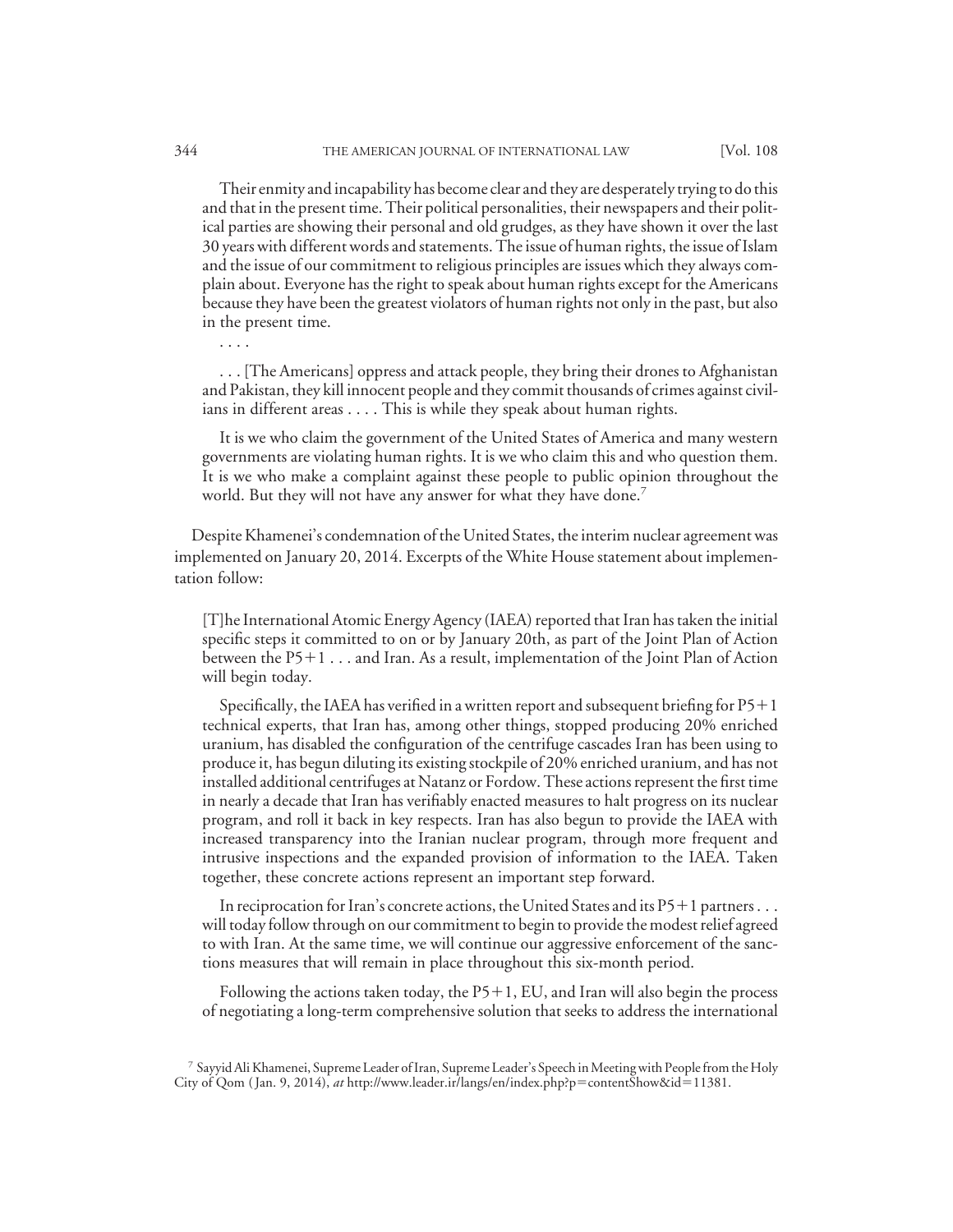community's concerns about Iran's nuclear program. The United States remains committed to using strong and disciplined diplomacy to reach a peaceful resolution that will prevent Iran from obtaining a nuclear weapon.<sup>8</sup>

The U.S. Treasury Department issued a statement further detailing the suspension of sanctions based on the implementation of the Joint Plan of Action:

[T]he IAEA verified that Iran has fulfilled its initial nuclear commitments pursuant to the [ Joint Plan of Action ( JPOA)]. Accordingly, the Administration has taken the necessary steps to pause efforts to further reduce Iranian crude oil exports, allowing the six current customers of Iranian oil to maintain their purchases at current reduced levels for the duration of the JPOA. In addition, the Administration is working with its partners and Iran to establish financial channels to enable Iran to make payments for humanitarian transactions and medical expenses, university tuition payments for Iranian students studying abroad, and the payment of Iran's United Nations obligations.

Further, the Administration took the necessary actions to suspend for the duration of the JPOA sanctions on non-U.S. persons engaged in transactions related to Iran's petrochemical exports, certain trade in gold and precious metals with Iran, and the provision of goods and services to Iran's automotive sector. In addition, the United States government will license transactions for spare parts, inspections, and associated services necessary for safety of flight for certain Iranian aviation. To qualify for relief under the sanctions suspension, these transactions must be initiated and completed during the JPOA period....

The JPOA and associated sanctions suspensions will be in force for six months. This includes allowing Iran access to a limited sum of its funds restricted abroad, allocated in installments over the next six months. All sanctions relief is contingent upon Iran's continuing adherence to the nuclear steps outlined in the initial understanding . . . and detailed in the technical commitments made subsequently. If it is determined that Iran has failed to meet these commitments, the United States Government will revoke this limited sanctions relief.

As the United States and our partners in the  $P5+1$  explore the possibility of a long-term, comprehensive agreement that would prevent Iran from obtaining a nuclear weapon and provide confidence that Iran's nuclear program is exclusively peaceful, the Administration will continue to fully enforce all sanctions not explicitly suspended in this first step, including the comprehensive U.S. embargo and sanctions affecting Iran's ability to sell oil and access the international financial system.<sup>9</sup>

While some sanctions on Iran have been suspended, the Obama administration has emphasized that the nuclear agreement did not normalize economic relations with Iran.<sup>10</sup> In a White

<sup>&</sup>lt;sup>8</sup> White House Press Release, Statement by Press Secretary Jay Carney on the Implementation of the Joint Plan of Action Regarding the Islamic Republic of Iran's Nuclear Program ( Jan. 20, 2014), *at* http://www.whitehouse. gov/the-press-office/2014/01/20/statement-press-secretary-jay-carney-implementation-joint-plan-action-re.

<sup>9</sup> Dep't of the Treasury Press Release, Implementation of the Joint Plan of Action from November 24, 2013 in Geneva Between the P5+1 and the Islamic Republic of Iran and Provision of Limited, Temporary, and Targeted Sanctions Relief ( Jan. 20, 2014), *at* http://www.treasury.gov/press-center/press-releases/Pages/jl2260.aspx; *see also* U.S. Dep't of the Treasury & U.S. Dep't of State, Guidance Relating to the Provision of Certain Temporary Sanctions Relief in Order to Implement the Joint Plan of Action Reached on November 24, 2013, Between the P5+1 and the Islamic Republic of Iran ( Jan. 20, 2014), *at* http://www.treasury.gov/resource-center/sanctions/Programs/ Documents/jpoa\_guidance.pdf.

<sup>10</sup> Rick Gladstone, *U.S. Warns Against Business with Iran*, N.Y. TIMES, Jan. 24, 2014, at A6.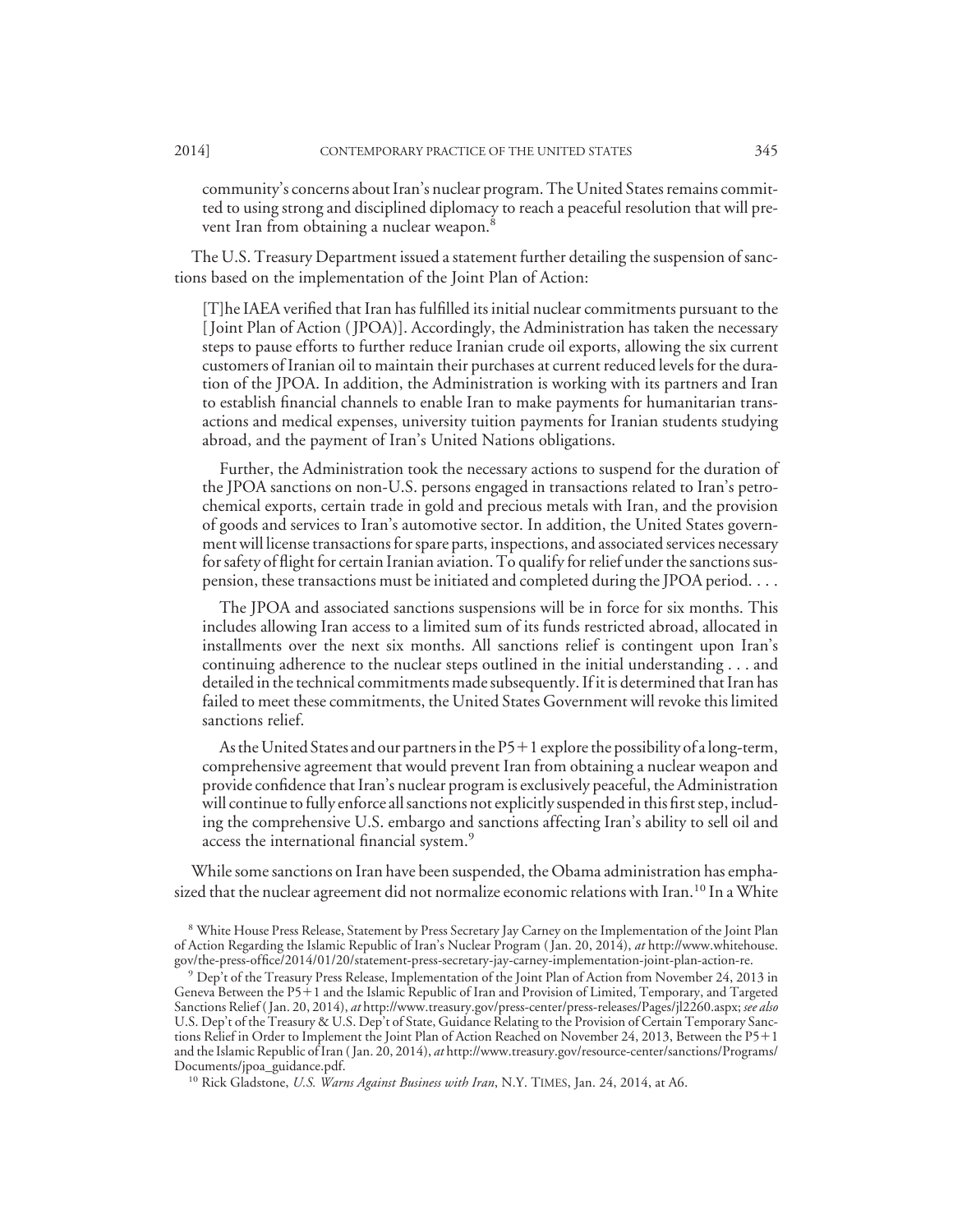House press briefing, Press Secretary Jay Carney responded to an inquiry about whether American businesses can start engaging with Iran:

The sanctions regime that exists has not changed. And violation of the sanctions that remain in place will be no more acceptable or tolerated than it has in the past. I think we have been clear that the modest sanctions relief that comes as part of the Joint Plan of Action is limited to the very specific aspects that have been detailed in the agreement.... And the point that we made again and again is that the sanctions structure and the regime remains in place. We continue to enforce all aspects of it....<sup>11</sup>

The Obama administration also cautioned businesses not to engage in any deals that might still be pending after the accord expires on July 20, 2014.<sup>12</sup>

Rouhani expressed cautious optimism in the wake of the accord's implementation, simultaneously asserting Iran's nuclear rights and intention to "continue its peaceful nuclear activities under the supervision of the [IAEA]."<sup>13</sup> He also emphasized that "Iran has no plans to produce nuclear weapons" and that Iran does not have "a covert plan to produce nuclear weapons," contrary to Western accusations.<sup>14</sup>

In his State of the Union address, Obama sounded a similar theme of guarded optimism but further articulated his opposition to any efforts by U.S. legislators to interfere with the negotiations by imposing new sanctions on Iran:

[I]t is American diplomacy, backed by pressure, that has halted the progress of Iran's nuclear program—and rolled parts of that program back—for the very first time in a decade. As we gather here tonight, Iran has begun to eliminate its stockpile of higher levels of enriched uranium. It is not installing advanced centrifuges. Unprecedented inspections help the world verify, every day, that Iran is not building a bomb. And with our allies and partners, we're engaged in negotiations to see if we can peacefully achieve a goal we all share: preventing Iran from obtaining a nuclear weapon.

These negotiations will be difficult. They may not succeed. We are clear-eyed about Iran's support for terrorist organizations like Hezbollah, which threaten our allies; and the mistrust between our nations cannot be wished away. But these negotiations do not rely on trust; any long-term deal we agree to must be based on the verifiable action that convinces us and the international community that Iran is not building a nuclear bomb....

The sanctions that we put in place helped make the opportunity possible. But let me be clear: if this Congress sends me a new sanctions bill now that threatens to derail these talks, I will veto it. For the sake of our national security, we must give diplomacy a chance to succeed. If Iran's leaders do not seize this opportunity, then I will be the first to call for more sanctions, and stand ready to exercise all options to make sure Iran does not build a nuclear weapon. But if Iran's leaders do seize the chance, then Iran could take an important step to rejoin the community of nations, and we will have resolved one of the leading security challenges of our time without the risks of war.<sup>15</sup>

<sup>15</sup> President Barack Obama, State of the Union Address ( Jan. 28, 2014), *at* http://www.whitehouse.gov/thepress-office/2014/01/28/president-barack-obamas-state-union-address.

<sup>11</sup> White House Press Briefing by Press Secretary Jay Carney ( Jan. 23, 2014), *at* http://www.whitehouse.gov/ the-press-office/2014/01/23/press-briefing-press-secretary-jay-carney-1232014.

<sup>12</sup> Gladstone, *supra* note 10, at A6.

<sup>&</sup>lt;sup>13</sup> President Hassan Rouhani, President's Speech Addressing the 44th World Economic Forum (Jan. 23, 2014), *at* http://www.president.ir/en/74125.

<sup>14</sup> *Id.*